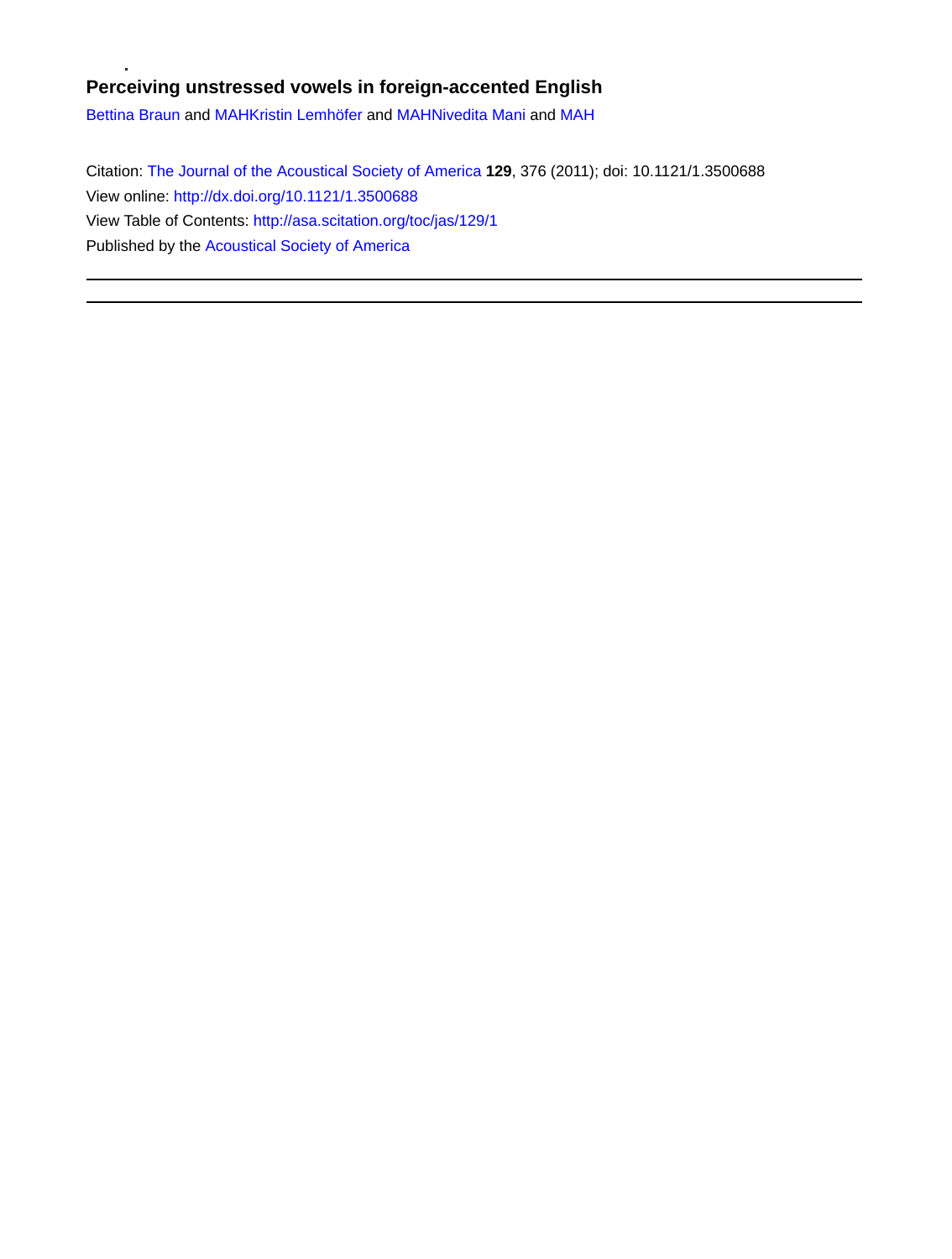# Perceiving unstressed vowels in foreign-accented English

# Bettina Braun<sup>a)</sup>

Max-Planck-Institute for Psycholinguistics, P.O. Box 310, NL-6500AH Nijmegen, The Netherlands

#### Kristin Lemhöfer

Donders Institute for Brain, Cognition and Behaviour, Radboud University Nijmegen, P.O. Box 9104, 6500 HE Nijmegen, The Netherlands

### Nivedita Mani<sup>b)</sup>

Department of Developmental Science, University College London, 2 Wakefield Street, London WC1N1PF, United Kingdom

(Received 19 February 2010; revised 15 September 2010; accepted 17 September 2010)

This paper investigated how foreign-accented stress cues affect on-line speech comprehension in British speakers of English. While unstressed English vowels are usually reduced to  $\sqrt{a}$ , Dutch speakers of English only slightly centralize them. Speakers of both languages differentiate stress by suprasegmentals (duration and intensity). In a cross-modal priming experiment, English listeners heard sentences ending in monosyllabic prime fragments—produced by either an English or a Dutch speaker of English—and performed lexical decisions on visual targets. Primes were either stress-matching ("ab" excised from *absurd*), stress-mismatching ("ab" from *absence*), or unrelated ("pro" from profound) with respect to the target (e.g., ABSURD). Results showed a priming effect for stress-matching primes only when produced by the English speaker, suggesting that vowel quality is a more important cue to word stress than suprasegmental information. Furthermore, for visual targets with word-initial secondary stress that do not require vowel reduction (e.g., CAMPAIGN), resembling the Dutch way of realizing stress, there was a priming effect for both speakers. Hence, our data suggest that Dutch-accented English is not harder to understand in general, but it is in instances where the language-specific implementation of lexical stress differs across languages. V<sup>C</sup> 2011 Acoustical Society of America. [DOI: 10.1121/1.3500688]

PACS number(s): 43.71.Sy, 43.71.Es, 43.71.An, 43.71.Hw [MAH] Pages: 376–387

### I. INTRODUCTION

In an era of globalization, it is not the exception anymore that people are confronted with foreign-accented speech. A number of factors influence the perceived severity of a nonnative speaker's foreign accent (e.g., native language of the speaker, age of acquisition, amount of exposure, phonetic similarity between native and nonnative language; [Best, 1995;](#page-12-0) [Flege, 1995](#page-12-0); [Broselow, 1999;](#page-12-0) Flege et al[., 1999](#page-12-0), Best *et al.*, 2001). With the current status of English as the world's prime lingua franca, native English listeners especially, have to deal with a large variety of nonnative accents. Anecdotal evidence differentiating accents that are more or less difficult to understand is well documented. However, the specific phonetic aspects of accents that determine the ease of understanding remain, as yet, poorly understood.

Previous research indicates that native speakers are highly sensitive to the presence and strength of foreign accents (e.g., [Flege, 1984;](#page-12-0) [Anderson-Hsieh and Koehler,](#page-12-0) [1988;](#page-12-0) [Magen, 1998](#page-12-0)). Furthermore, nonnative accents are at least initially—harder to process than standard native speech. For instance, in a recent "artificial" foreign-accent

study, Braun et al[. \(in press\)](#page-12-0) manipulated the intonation contour of Dutch sentences to make them sound prosodically nonnative, while leaving their segmental and rhythmic structure intact. Using word monitoring and cross-modal priming techniques, they showed that sentence processing in native Dutch listeners was slowed down by the unfamiliar intonation contour, compared to the natural one. While the study by Braun et al. (in press) demonstrates the detrimental effect of intonational foreign accent, it is conceivable that deviations on the word level have similar or even stronger effects on on-line speech processing. In the present study, we will investigate how nonnative (Dutch) phonetic implementation of word stress affects spoken word recognition by English native speakers. However, before describing our experiment in more detail, we will review the aspects of word stress in English and Dutch that are relevant in the present context. In particular, we will focus on the acoustic correlates of different levels of lexical stress in English and the factors that influence stress perception.

Very generally, word stress is defined for each word in the mental lexicon. It is an abstract marker that makes one syllable more prominent than others. In English, word stress can distinguish between otherwise identical words, as in the verb to record compared to the noun the record. In contrast to the paradigmatic features vowel quality and lexical tone, lexical stress is primarily a syntagmatic feature. In other words, a given syllable does not usually have an absolute value for "strength" or "prominence," but a syllable may be

a)Author to whom correspondence should be addressed. Present address: University of Konstanz, Universitätsstr. 10, Fach 186, D-78467 Konstanz, Germany. Electronic mail: bettina.braun@uni-konstanz.de

b)Present address: Georg-August-Universität Göttingen, Gossler Str. 14, 37073 Göttingen, Germany.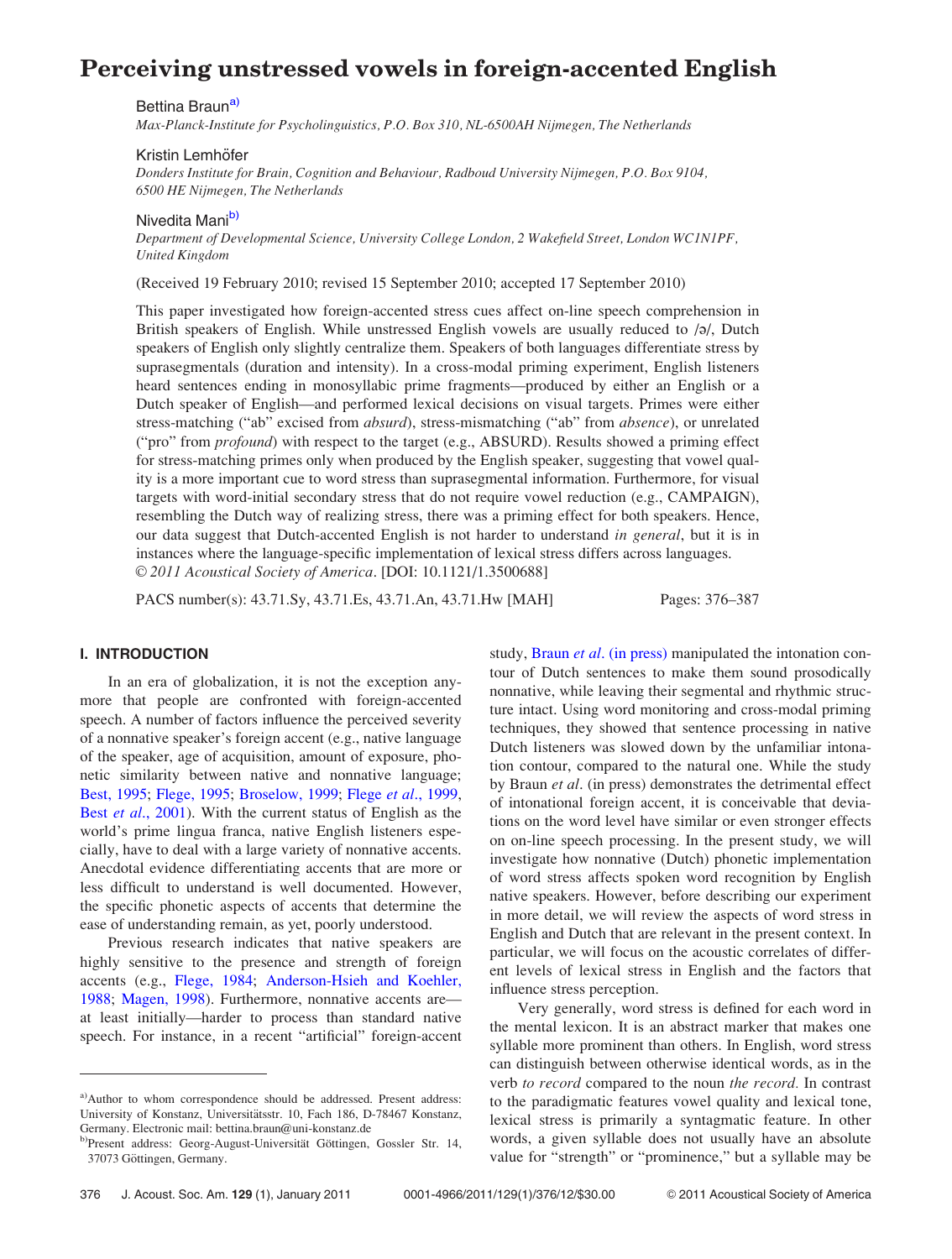stronger or weaker only in comparison with neighboring syllables. In the English word gymnast, for instance, the first syllable is strong, while the second is weak. In addition to this strong–weak distinction, the English and Dutch stress systems also have a paradigmatic aspect (e.g., [Beckman and](#page-12-0) [Edwards, 1994](#page-12-0)). Compare the English words gymnast and tempest, for instance. While both have a strong–weak sequence, the weak syllables in the two words differ in absolute strength. In gymnast, the weak syllable is produced with a full vowel, while in tempest, it is reduced to the central vowel schwa /ə/, which makes it weaker than a syllable with a full vowel (see [Liberman and Prince, 1977;](#page-12-0) [Trommelen](#page-12-0) [and Zonneveld, 1999](#page-12-0)).

There are hence three levels of stress in English, often termed primary stress, secondary stress, and unstressed.<sup>[1](#page-11-0)</sup> Each content word in the lexicon contains only one syllable that receives primary stress and which is the most prominent syllable of that word. (Note that some function words such as the and an do not normally contain primary stress—although they can attract it when highlighted.) If the respective word is accented at the utterance level, the pitch accent is aligned with the primary stressed syllable. In polysyllabic words, there may be one or more syllables with secondary stress assigned on rhythmic considerations and syllable weight. Secondary stressed syllables are somewhat less prominent than primary stressed syllables, but more prominent than unstressed syllables. In phonological terms, all stressed syllables are the head of phonological feet. Secondary stressed syllables may also receive an accent, for instance, to avoid an accent clash due to a close-by accent (e.g., accenting the first syllable of the word Chinese in Chinese food). Moreover, syllables with secondary stress are considered as nonreducible, meaning that these syllables maintain their full vowel quality. Unstressed syllables, on the other hand, never receive a pitch accent and are segmentally strongly reduced to  $\sqrt{a}$  or  $\sqrt{I/I^2}$  $\sqrt{I/I^2}$  $\sqrt{I/I^2}$  (e.g., [Delattre, 1969\)](#page-12-0). A complication arises in disyllabic words like gymnast above. The first syllable is described as secondary stressed by some authors (e.g., [Beckman and](#page-12-0) [Edwards, 1994;](#page-12-0) [Trommelen and Zonneveld 1999\)](#page-12-0) but as unstressed with an unreduced vowel by others (e.g., [Fear](#page-12-0) et al[., 1995\)](#page-12-0). In this article, we do not offer data for adjudicating between one or the other. Terminologically, we will term syllables that are weaker than the primary stressed syllable but realized with a full vowel as secondary stressed. In other words, only syllables containing a schwa are referred to as unstressed.

Dutch phonology assumes the same three stress levels as English. In striking contrast to English, however, segmental reduction of unstressed syllables is not similarly obligatory in Dutch (e.g., [Kager, 1989](#page-12-0), page 275; [Sluijter and van](#page-12-0) [Heuven, 1996a](#page-12-0)) and dependent on the original vowel quality (/e/ being more prone to reduction than other vowels), the lexical frequency (more reduction in higher frequent words), and speech style (more reduction in less formal speech). In Dutch, as in English, the assignment of secondary stress is foremost based on rhythmic considerations and syllable weight (see [Kager, 1989](#page-12-0), pages 276–283).

Because the present study will investigate the perception of syllables with different stress levels in native and nonnative English, we will now review what is known on the acoustic characteristics that guide both word stress production and perception in English.

## A. Acoustic cues to different degrees of stress in English

Most studies on the acoustic cues to English word stress have concentrated on the distinction between syllables carrying primary stress and unstressed syllables. In most of these studies, stress is confounded with accentuation, i.e., phraselevel prominence. If a target word is produced in isolation or in focus, primary stressed vowels are also accented (realized with a pitch accent) while unstressed vowels are not accompanied by such a pitch movement. Under such conditions, primary stressed vowels are characterized by increased f0, longer duration, higher intensity, and more peripheral articulation ([Fry, 1955;](#page-12-0) [Lieberman, 1960](#page-12-0); [Delattre, 1969;](#page-12-0) [Nakatani](#page-12-0) et al[., 1981;](#page-12-0) [van Bergem, 1993](#page-12-0); [Lai, 2008,](#page-12-0) pages 22–46). For a mainly articulatory study, [Beckman and Edwards](#page-12-0)  $(1994)$  recorded  $/papa/$  in accented and unaccented (postnuclear) position in three different speech rates produced by two native speakers of English. They analyzed the first syllable of the target word (unaccented vs accented on the utterance level) and compared it to the second syllable in terms of syllable duration, as well as duration, displacement, and peak velocity of the lower-lip movement into the vowel. Their results showed that unstressed syllables had shorter durations than stressed syllables (regardless of their accentual status) and that their opening movement was smaller and slower.

There are also a number of studies investigating the acoustic cues that differentiate syllables with secondary stress from those with primary stress or unstressed syllables in English ([Nakatani](#page-12-0) et al., 1981; Fear et al[., 1995;](#page-12-0) [Braun](#page-12-0) et al., [2008](#page-12-0); Yuan et al[., 2008\)](#page-12-0). Fear et al[. \(1995\),](#page-12-0) for instance, recorded five sets of word quadruples such as audiences, auditoria, addition, and audition in two different speaking rates by 12 native speakers of standard southern British English. The first syllables in these words were either primary stressed (audiences, henceforth P), secondary stressed (auditoria, S), unstressed and reduced (addition, R), or unstressed but unreduced (audition, U). Primary stressed syllables received phrase-level accent, and the other stress levels were unaccented. Acoustic measurements showed that duration was significantly different for all four categories ( $P > S > U > R$ ), while intensity and spectral quality differentiated all categories except for primary and secondary stress ( $P = S > U > R$  for intensity,  $P = S < U < R$  for amount of centralization). One recent corpus study compared duration and f0 in a large number of primary stressed, secondary stressed, and unstressed (and reduced) vowels in English (Yuan et al[., 2008\)](#page-12-0). Based on linear regression models, they found that primary stressed vowels differed from secondary stressed and unstressed reduced vowels in f0 (possibly owing to the association between primary stress and phrase-level accentuation). However, in terms of duration, unstressed reduced vowels were shorter than both primary and secondary stressed vowels. In an orthogonally designed experiment involving both native and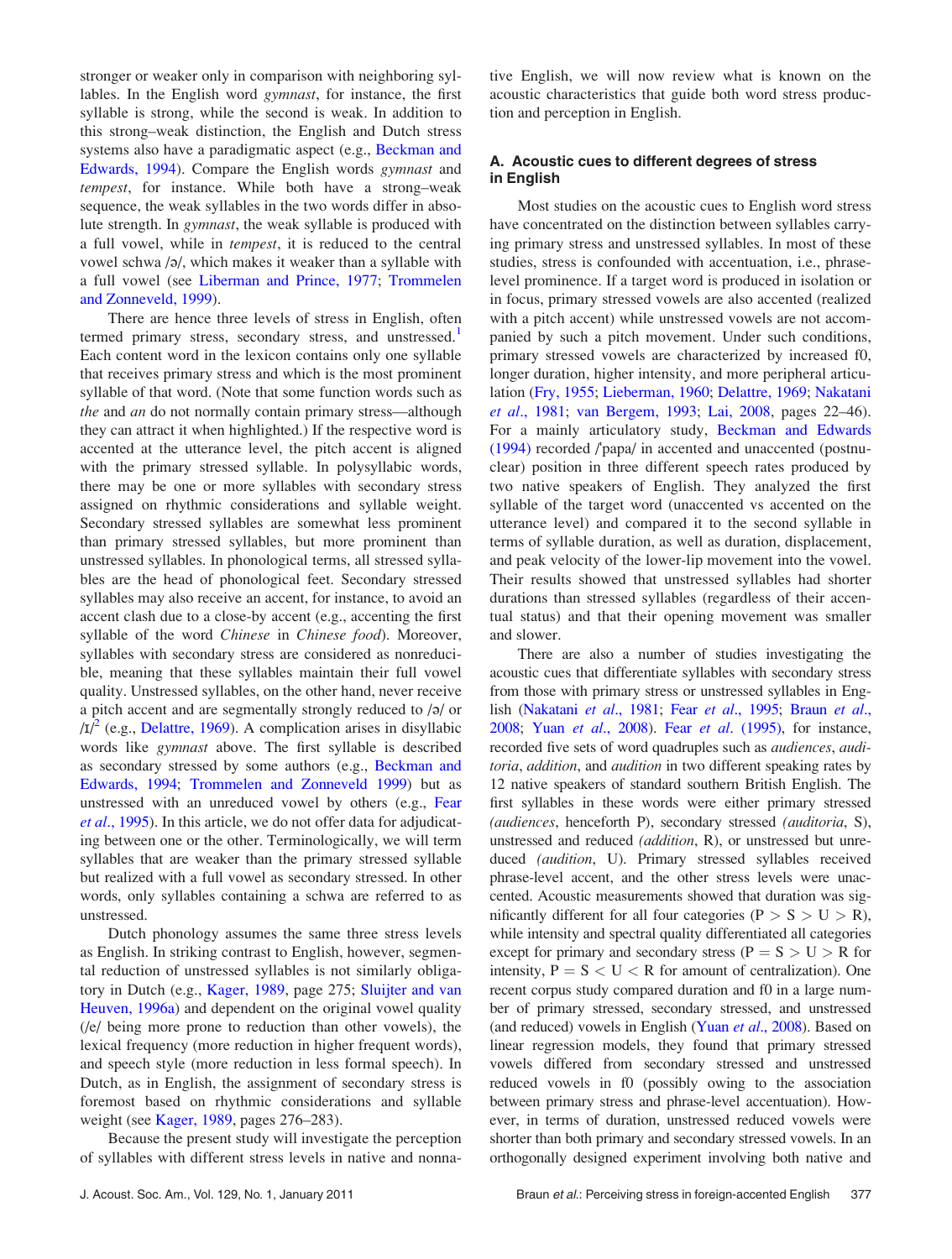nonnative speakers of English, Braun et al[. \(2008\)](#page-12-0) compared the spectral and suprasegmental differences between unstressed, reduced vowels (e.g., "ab" in "absurd"), and primary stressed vowels on the one hand (e.g., "ab" in "absence" so-called reduced set, comparable to the R- and P-groups in Fear et al[., 1995\)](#page-12-0) and between secondary and primary stressed vowels on the other (e.g., "campaign" vs "campus" so-called unreduced set, comparable to the U- and P-groups in [Fear](#page-12-0) et al[., 1995\)](#page-12-0). Primary stressed syllables were accompanied by f0 movement, secondary stressed and unstressed syllables were not. Results showed that for native English speakers, unstressed reduced vowels were more centralized than primary stressed vowels, but there was no difference in spectral quality between primary and secondary stressed vowels (measured in terms of Euclidean distances in F1 and F2 in Bark from a speaker-specific schwa). Both sets yielded a main effect of stress on duration, i.e., primary stressed vowels were longer than secondary stressed and unstressed vowels. Spectral tilt was not affected by stress in neither set.

To conclude, primary stressed vowels in English are produced with longer duration, higher intensity, steeper spectral tilt, and more peripheral vowel quality than unstressed vowels. In most studies, secondary stressed vowels appear to group with unstressed (reduced) vowels (or at least do differ from primary stressed vowels) with respect to duration, but they group with primary stressed vowels when it comes to vowel quality.

## B. Acoustic cues to different degrees of stress in Dutch and Dutch-accented English

Apart from the status of vowel quality in signaling the stressed–unstressed distinction, the acoustic cues to word stress are very similar in English and Dutch ([van Bergem,](#page-12-0) [1993](#page-12-0); [Sluijter and van Heuven, 1996a,](#page-12-0) [1996b](#page-12-0)). As regards the production of secondary stress in Dutch, secondary stressed syllables are shorter than primary stressed syllables, but lon-ger than unstressed syllables [\(Rietveld](#page-12-0) et al., 2004). We are not aware of any study comparing spectral quality in secondary stressed vowels to primary stressed or unstressed ones.

A recent production study (Braun et al[., 2008\)](#page-12-0) found that native speakers of Dutch apply their native way of implementing lexical stress (i.e., producing only slightly more centralized vowels) to the pronunciation of their second language (L2), English. In the reduced set, the initial syllable was either unstressed or primary stressed (absurdabsence). In the unreduced set, the initial syllable was either primary or secondary stressed (e.g., *campus-campaign*). Results showed that in the reduced set, Dutch speakers did not segmentally reduce the unstressed vowels of English words (like the vowel in the first syllable of absurd) as much as native English speakers did, while producing stressed vowels (like the first vowel in absence) less peripherally compared to the native group. They made more use of suprasegmentals (duration, spectral tilt) though, than English natives. In other words, the difference in the segmental characteristics (i.e., vowel quality) of primary stressed and unstressed syllables was less for Dutch speakers of English compared to native English speakers. In the unreduced set,

on the other hand, Dutch speakers of English did not differ in how they signaled word stress, neither in spectral characteristics nor in suprasegmental features. Thus, while the difference between primary and secondary stress is signaled very similarly across languages (unreduced set), Dutch speakers implement the difference between stressed and unstressed reduced vowels more by ways of suprasegmental rather than by segmental features.

# C. Perceptual cues to different degrees of stress in English

What are the primary *perceptual* cues to word stress in English? The answer to this question is not straightforward, owing again to the confound between word stress and accent. In a series of three perception experiments, [Fry \(1958\)](#page-12-0) used synthesized stress minimal pairs such as object (noun or verb, depending on primary stress location) and systematically varied the suprasegmental cues f0, intensity, and duration (the acoustic correlates of pitch, loudness, and length). Both vowels were synthesized with a full vowel quality. On the basis of his results, Fry concluded that both duration and intensity were efficient in signaling a change in percept, but that duration was a somewhat stronger cue. Fundamental frequency strongly interacted with utterance intonation (pitch accent type) and outweighed duration as a stress cue (although f0 is an accentuation rather than a stress cue). [Lai \(2008](#page-12-0), pages 68–98) tested the perception of word stress in resynthesized "dada" syllables by native English listeners and by beginning and advanced Mandarin Chinese learners of English using a stress detection task. English listeners were shown to be sensitive to changes in vowel quality, duration, and f0. In the case of conflicting cues (duration vs f0), listeners relied more strongly on duration than on f0 [which is at odds with the findings by [Fry \(1958\)\]](#page-12-0). Unfortunately, Lai did not investigate the relative importance of segmental (vowel quality) vs suprasegmental (duration, f0) stress cues for native English listeners. In a cross-modal fragment priming study, Cooper et al[. \(2002\)](#page-12-0) tested whether suprasegmental information is used in on-line word recognition. They used auditory word fragments (monosyllabic and disyllabic ones in two different experiments) which were segmentally ambiguous between a secondary or primary stressed syllable (e.g., "mu" taken from music or from *museum* or "admi" taken from *admiral* or *admiration*). These fragments hence differed in suprasegmental, but not in segmental stress cues. These primes, or unrelated control primes (e.g., "im" taken from immerse), preceded the presentation of visual targets (e.g., music, admiration), on which a lexical decision had to be made. Results showed stronger priming for stress-matching than for stress-mismatching auditory primes, relative to the unrelated control primes. For monosyllabic primes (Exp. 1a), the stress-mismatching condition did not even show a significant priming effect. In other words, whether or not a visual target was preactivated by the prime depended on the overlap of prime and target in terms of suprasegmental features, suggesting that suprasegmental stress cues are used during on-line speech recognition.

While these studies show that suprasegmental information is an important stress cue for native English listeners, a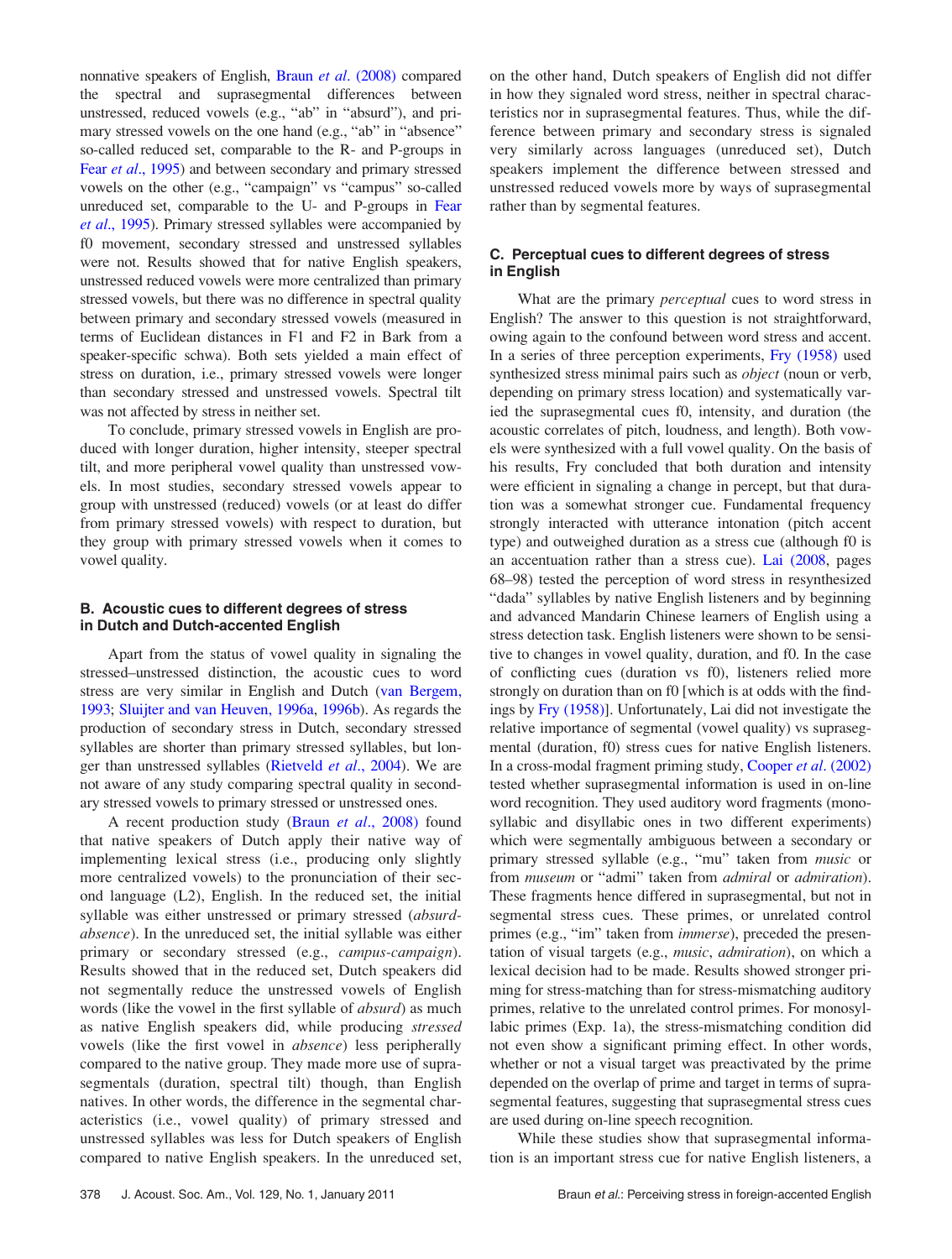number of studies claim that the main cue to stress perception in English is vowel quality. [Cutler and Clifton \(1984\),](#page-12-0) using a speeded semantic decision task (Exp. 3), reported that mis-stressing involving a change in vowel quality (from unstressed, i.e., reduced, to primary stressed or the other way round) had a more detrimental effect on word recognition latencies than mis-stressing without change in vowel quality (from secondary to primary stressed or the other way round). Fear *et al.* (1995) cross-spliced the first syllables of words such as audiences, auditoria, addition, and audition and had participants judge the naturalness of the resulting crossspliced words on a scale from 1 to 5. Overall, judgments were most strongly influenced by vowel quality, followed by intensity and duration. Participants rated cross-splicings between primary stressed, secondary stressed, and unstressed unreduced vowels as identical to the original, but cross-splicings involving an unstressed reduced vowel were rated as significantly different from the other groups. These findings were interpreted as showing that English listeners were primarily sensitive to a change in vowel quality.

In summary, the picture that seems to emerge from the literature is that both types of cues, segmental and suprasegmental ones, are important in the perception of word stress. In particular, the importance of vowel quality as a cue to English stress seems to be undisputed. The present study aims at investigating problems in comprehension when word stress is signaled by suprasegmental stress cues but not by segmental ones, like in Dutch-accented English.

## D. The present study

Given that Dutch speakers of English implement word stress in a different way from native speakers, particularly where vowel quality is concerned, the question arises what effect this has on English speakers' comprehension of Dutchaccented speech. Our focus will therefore be on the comparison of unstressed syllables, which are usually reduced to schwa in English (but not in Dutch), and primary stressed ones. If it is true that English listeners rely primarily on segmental cues like vowel quality, recognition of words containing unstressed (reduced) vowels should be significantly hampered, due to the Dutch tendency to *not* reduce these vowels. On the other hand, if English listeners are also sensitive to suprasegmental cues, the lack of vowel reduction in Dutch speakers might be compensated by the use of suprasegmental cues, possibly resulting in no comprehension problems at all.

Furthermore, we will include a condition comparing primary stressed with secondary stressed vowels to control for the effect of Dutch accent per se. Because the Dutch implementation of stress in these word pairs resembles the English pattern (only little or no vowel reduction and a similar degree of suprasegmental cues), having a Dutch speaker pronounce these words should be less detrimental to word recognition than might be the case for words with initial unstressed syllables.

Besides studying the effects of foreign-accented speech on comprehension, the perception of these different stress levels will allow us to substantiate prior studies on English listeners' reliance on suprasegmental and segmental cues to word stress. Since vowel reduction is a cue for the distinction between primary stressed and unstressed syllables in native English but not in Dutch-accented English, we can test directly whether English listeners rely only on vowel quality in recognition. If they rely similarly on suprasegmental cues, lacking vowel reduction in Dutch-accented English might not be detrimental to speech comprehension. In comparing primary stressed to secondary stressed vowels, we can test English listeners' use of suprasegmental cues when spectral information does not signal the degree of stress.

These issues will be investigated using the cross-modal fragment priming paradigm, a method to study word perception that has proved to be sensitive to manipulations of word stress [\(Soto-Faraco](#page-12-0) et al., 2001; Cooper et al[., 2002;](#page-12-0) [van](#page-12-0) [Donselaar](#page-12-0) et al., 2005).

## II. EXPERIMENT

In the present study, we used the cross-modal priming paradigm to investigate native English speakers' perception of Dutch-accented vs native English speech. Participants heard a spoken sentence ending in a one-syllable word fragment (e.g., He didn't know the word "ab") and were subsequently shown a letter string presented visually on the computer screen (e.g.,  $\overrightarrow{ABSURD^3}$  $\overrightarrow{ABSURD^3}$  $\overrightarrow{ABSURD^3}$ ), on which they performed a lexical decision task. The fragment prime matched or mismatched the visual target ("ab" taken from absurd or from absence) or was unrelated to it ("pro" taken from profound). The carrier sentence and prime fragment were spoken by either a native English speaker or by a Dutch speaker of English. Because Dutch speakers do not reduce the vowel in the unstressed syllable as much as a native listener might expect, the fragment "ab" pronounced with a Dutch accent might not be as good a prime for the target ABSURD as when spoken by a native English speaker, resulting in longer lexical decision latencies for the target. Thus, we expect that stressmatching primes facilitate target recognition relative to the control prime condition, but this facilitation should be larger for primes spoken by an English speaker compared to those pronounced by a Dutch speaker.

The "unreduced" word set (included to control for the effect of Dutch accent *per se* and to study the use of suprasegmental stress cues when no segmental cues are available) contained words with initial secondary stress, for which there was only a phonetic vowel reduction or vowel centralization for Dutch speakers of English (e.g., *campaign* [ $\kappa$ æm'p $\epsilon$ In]). Because the implementation of stress in these words is mainly characterized by suprasegmental features and resembles the Dutch one, having a Dutch speaker pronounce these words should be less detrimental to word recognition than what might be the case for words from the "reduced" set.

## A. Participants

Eighty native speakers of British English, unaware of the purpose of the experiment, participated for a small fee. They had no self-reported hearing problems and normal or corrected-to-normal vision. Participants were recruited and tested in the United Kingdom to reduce the possibility of experience with Dutch-accented English. They were chosen from the subject pool at University College London with a mean age of 21.1 years (range: 18–36 years; 36 male, 44 female). Half of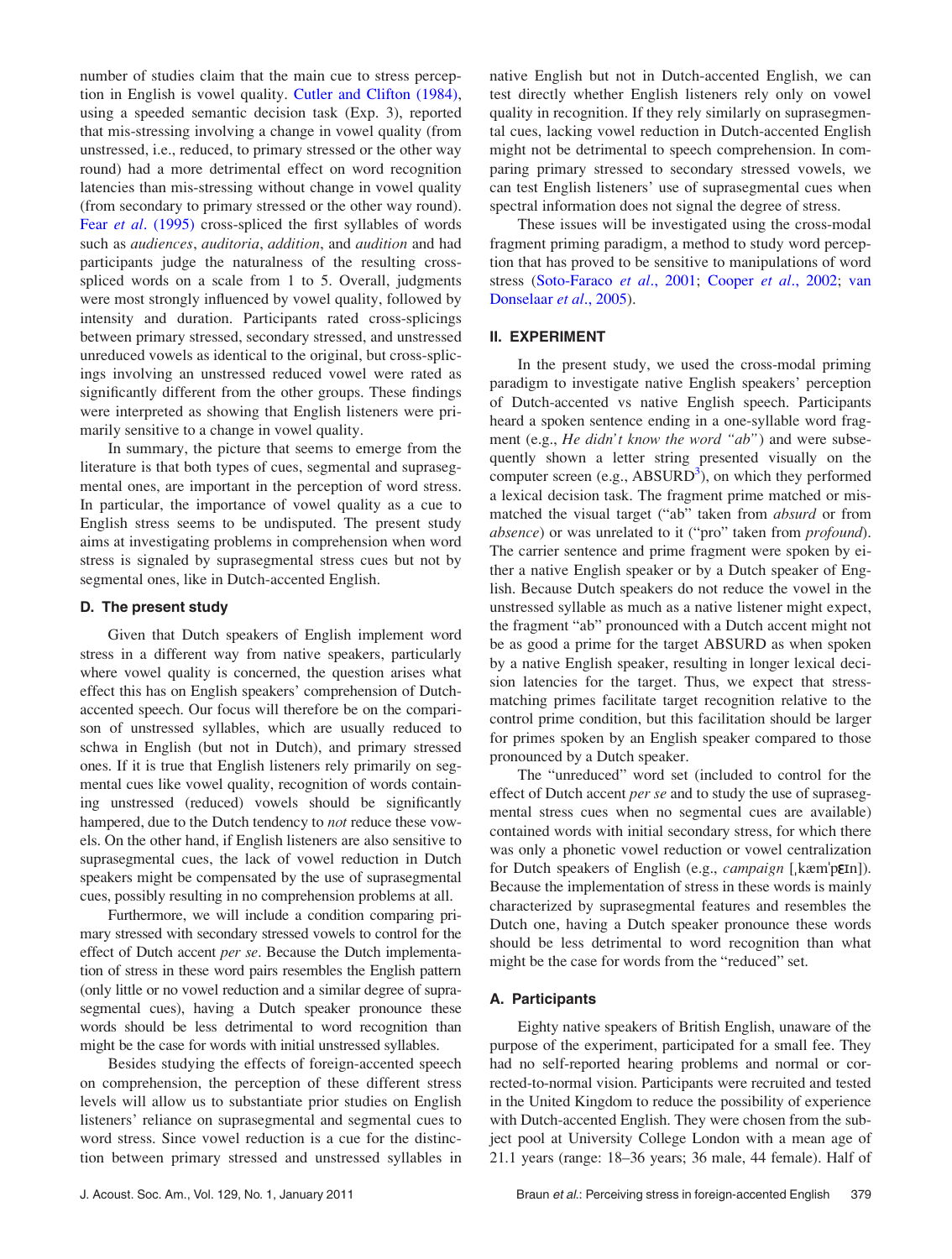TABLE I. Examples of the experimental conditions.

| Word set  | First syllable<br>of target | Condition       | Auditory prime<br>(at end of carrier sentence)  | Visual target   | N  |
|-----------|-----------------------------|-----------------|-------------------------------------------------|-----------------|----|
| Reduced   | Unstressed                  | Stress-match    | /eb/                                            | <b>ABSURD</b>   | 10 |
| Reduced   | Unstressed                  | Stress-mismatch | $\alpha$ / $\alpha$ /                           | <b>ABSURD</b>   | 10 |
| Reduced   | Unstressed                  | Control         | $/$ pro/ or /pro/                               | <b>ABSURD</b>   | 20 |
| Reduced   | <b>Stressed</b>             | Stress-match    | $\frac{1}{2}$ ab/                               | <b>ABSENCE</b>  | 10 |
| Reduced   | <b>Stressed</b>             | Stress-mismatch | /eb/                                            | <b>ABSENCE</b>  | 10 |
| Reduced   | <b>Stressed</b>             | Control         | $/$ pro/ or /pro/                               | <b>ABSENCE</b>  | 20 |
| Unreduced | Unstressed                  | Stress-match    | $\frac{\mu_{\text{k}}}{\sigma_{\text{m}}}$      | <b>CAMPAIGN</b> | 10 |
| Unreduced | Unstressed                  | Stress-mismatch | $\lambda$ kæm $\lambda$                         | <b>CAMPAIGN</b> | 10 |
| Unreduced | Unstressed                  | Control         | $d\mathbf{I}/\mathbf{a}r/\mathbf{d}\mathbf{a}/$ | <b>CAMPAIGN</b> | 20 |
| Unreduced | <b>Stressed</b>             | Stress-match    | $\frac{\mu_{\text{k}}}{\sigma_{\text{m}}}$      | <b>CAMPUS</b>   | 10 |
| Unreduced | <b>Stressed</b>             | Stress-mismatch | $\lambda$ k $\mathsf{km}/\mathsf{km}$           | <b>CAMPUS</b>   | 10 |
| Unreduced | <b>Stressed</b>             | Control         | $d$ I/ or $d\mathfrak{a}$                       | <b>CAMPUS</b>   | 20 |

the participants received the recordings spoken by the English native speaker as auditory stimuli, while the other half received the sentences spoken by the Dutch speaker.

#### B. Materials

## 1. Words

Forty disyllabic word pairs that differed in stress placement were chosen as visual targets. Twenty word pairs formed the "reduced set" in which the first syllable of the two words in a pair were orthographically identical, but the initial vowel contained a /@/ when it was unstressed and a full vowel when it was stressed (e.g. absurd-absence, see Table [IV](#page-10-0) in the Appen-dix for the full list).<sup>[4](#page-11-0)</sup> The other half of these word pairs formed the "unreduced set" where the first syllable of both words in a pair also differed in stress placement, but this difference was not indicated by a vowel quality change, i.e., the first syllable in both words was phonemically identical (e.g., campaign-cam $pus$ , see Table [V](#page-10-0) in the Appendix for the full list). In both sets, to minimize coarticulatory differences, the first phoneme of the second syllable of the two words in a pair had the same place of articulation, and except for one pair also the same manner of articulation. The two members of each pair were chosen on the basis of maximum similarity in terms of lexical frequency, as well as number and frequency of cohort competitors (i.e., words that share the same first syllable and stress pattern). However, due to the structure of the English lexicon, initial unstressed syllables containing a /ə/ always had more competitors and therefore a higher competitor frequency than words that are stressed on the first syllable and contain a full vowel. Also, words with an initial unstressed syllable were more frequent than words with stress on the first syllable. The two members of a pair in the "unreduced" group were matched for number of competitors, but the member with primary stress on the first syllable had a higher cohort frequency than the one with primary stress on the second syllable. The lexical characteristics of the materials are summarized in Table [VI](#page-10-0) in the Appendix.

The selected words were used as visual targets and combined with word fragment primes such that three experimental conditions were formed: Stress-matching prime, stress-mismatching prime, or unrelated prime. In the stress-matching prime condition, the first syllable of the target itself served as auditory prime fragment (e.g., /ab/ from *absurd* as prime for the target ABSURD). In the stress-mismatching condition, the first syllable of the other member of the word pair served as a prime (e.g., /'æb/ from absence as prime for ABSURD). Finally, in the unrelated condition, visual targets were preceded by syllable primes from a different word pair (e.g.,  $f'$ pr $\mathcal{D}/$  from *profound* as prime for ABSURD). Half of these unrelated primes were excised from words stressed on the first syllable, the other half from words with an unstressed first syllable. Each participant saw one quarter of the critical targets in the stress-matched condition ( $n = 20$ , half from the unreduced and half from the reduced set), one quarter in the stress-mismatched conditions ( $n = 20$ ), and half of the targets with unrelated primes ( $n = 40$ ). An overview of the word and prime conditions with examples is given in Table I.

#### 2. Nonwords and fillers

For use as visual targets requiring a "no" response in the lexical decision task, 40 nonword pairs were constructed with the same (presumed) stress and vowel reduction characteristics as the word targets (e.g., stranique-stranning; bambeel: bambage). These nonwords were created by combining the first and second syllables of existing words (e.g., stranique, combined from strategic and unique), using syllable combinations that were likely to result in a given stress pattern. In fact, the speakers did not have to be instructed about which stress pattern to use. None of the first syllables used in the nonwords occurred in the critical word conditions. As with the word targets, nonword targets were preceded by stressmatching, stress-mismatching, or unrelated primes to avoid any confound of prime-target overlap and required response.

To counter strategic responses, we reduced the proportion of phonologically related prime-target combinations within the experiment from 50% to 33.3% by including an additional set of unrelated fillers. This additional set consisted of the first syllables of 80 English words that had not been used in the conditions above as filler primes, as well as 80 additional visual targets (40 nonwords and 40 words). All of these prime-target combinations were phonologically unrelated (e.g., /æf/-MINGLE).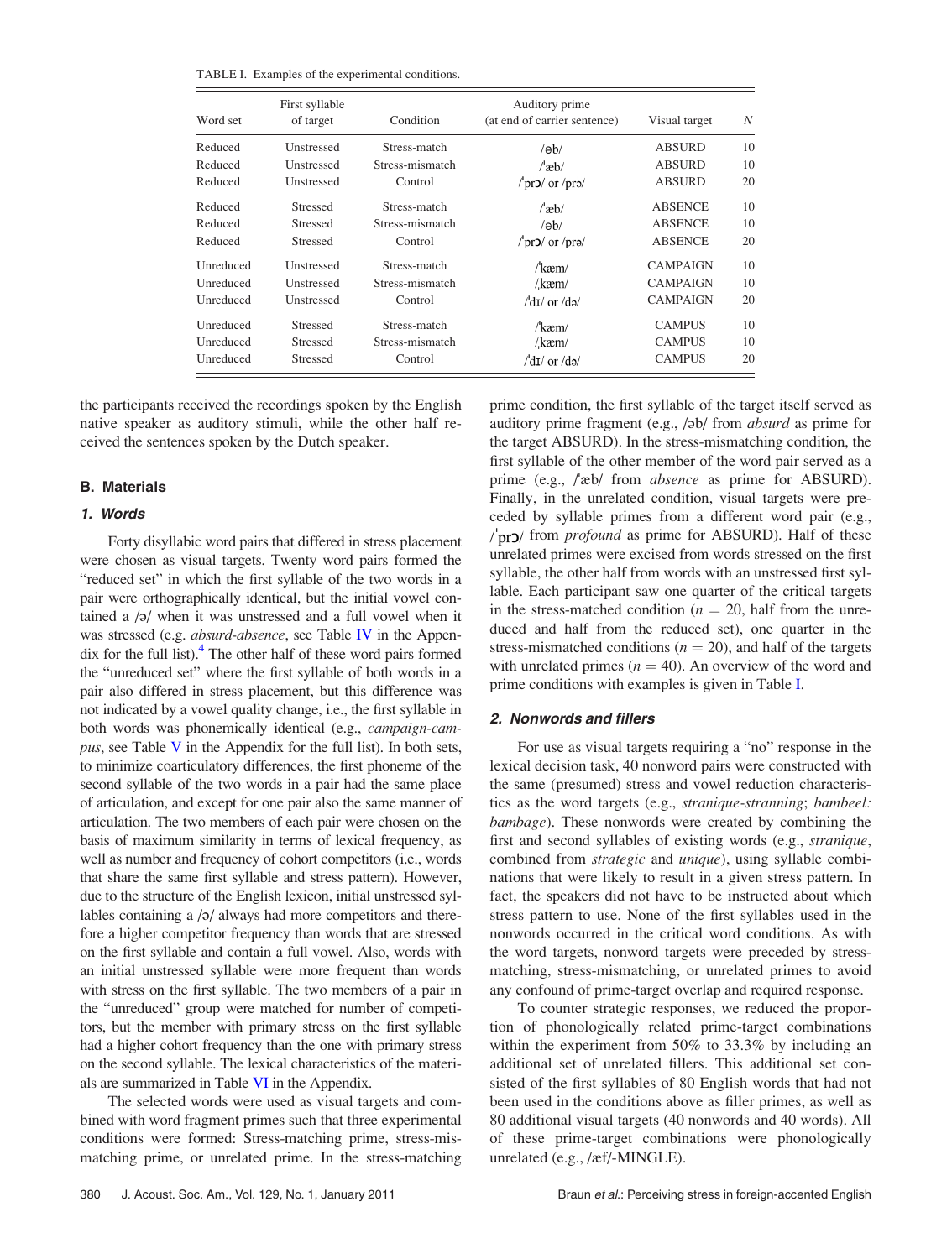This totaled in 40 stress-matching trials (20 of which with words as targets and 20 with nonwords), 40 stress-mismatching trials, and 160 unrelated trials.

### 3. Carrier sentences

The fragment primes were embedded in semantically non-constraining carrier sentences (e.g., The name of the ship was…, He couldn't spell the word…, The last word in the book was...). The sentence frames contained only monosyllabic words or disyllabic words without phonological vowel reduction to avoid familiarizing the listeners with the critical aspect of Dutch-accented English (i.e., insufficient vowel reduction in unstressed syllables).<sup>[5](#page-11-0)</sup> For the recording, each stimulus pair was assigned to two different sentence frames, so that sentence frames could be counterbalanced across participants and target pairs.

The sentence frames were recorded four times each, i.e., ending in all possible prime words for the given target pair. The recording always included the complete last words (e.g., The name of the ship was "absurd"), with the second syllable of the prime word removed from the recording afterwards, i.e., prior to presentation in the perception experiment.

### 4. Recording and acoustic analyses

The complete sentences were recorded by a female native speaker of southern British English and a female Dutch speaker of English, who had been chosen as a typical speaker of Dutch-accented English on the basis of prior speech signal analyses (see below). The English speaker was 38 years old and originated from London. The Dutch speaker was 22 years old and had been learning English for eight years at the time of recording. Self-ratings on foreign accent, amount of experience in English reading and speaking, as well as frequency of English usage are presented in Table [VII](#page-10-0) (in the Appendix) to give an impression on her proficiency level. Sentences were recorded in a sound-attenuated cabin at the Max-Planck-Institute and were directly digitized onto a personal computer (sampling rate 44.1 kHz, 16 bit, stereo). Care was taken that primary word stress was placed on the correct syllable.

To confirm that the experimental materials chosen in the current experiment and produced by the two speakers did indeed display the typical differences in stress implementa-tion already observed by Braun et al[. \(2008\),](#page-12-0) we analyzed the segmental and suprasegmental characteristics of the vowels in the fragment primes. The vowels in the initial syllables were manually annotated using the PRAAT software package ([Boersma and Weenik, 2009](#page-12-0)). For all monophthongs ( $N = 18$ ) in the unreduced set,  $N = 14$  in the reduced set), the frequency of the first two formants in Bark-scale (cf. [Zwicker,](#page-12-0)  $1961$ <sup>[6](#page-11-0)</sup> at the midpoint of the vowels were automatically extracted. The speaker-specific F1 and F2 values for  $\sqrt{q}$  were estimated by averaging over five productions in the function word "the". Average F1 for the English speaker's  $\sqrt{a}$  was 517.5 Hz compared to 452.3 Hz for the Dutch speaker. Average F2 for the English speaker's /ə/ was 1654.1 Hz compared to 1707.7 Hz for the Dutch speaker. Euclidean distances in Bark between F1 and F2 of each vowel and F1 and F2 of the speaker-specific /ə/ were calculated.

The English speaker completely elided  $\sqrt{a}$  in the reduced set words grenade, cravat, supply, and career. For the remaining items, the average Euclidean distances from the speaker-specific /ə/ were subjected to a multilevel logistic regression model (see [Baayen](#page-12-0) et al., 2008) with Reduction type (reduced or unreduced set), Primary stress position (initial or second syllable), and Speaker (English or Dutch) as fixed factors and *Item* as random factor. Results showed a significant three-way interaction between these factors (*p*  $<$  0.05). The reduced and unreduced sets were subsequently analyzed separately to clarify the nature of the three-way interaction. In the reduced set, there were significant main effects of Speaker ( $\beta = 0.32$ ,  $p < 0.005$ ), Primary Stress position ( $\beta$  $= 1.12, p < 0.0001$ , and a significant interaction between the two ( $\beta = 0.61$ ,  $p < 0.0001$ ). As expected, the Dutch speaker produced unstressed syllables in the reduced set (e.g., /ab/ in absurd) less centrally than the English speaker (average distance from speaker-specific  $\sqrt{9}$  was 1.34 Bark for the Dutch speaker and 1.09 Bark for the English speaker,  $p < 0.001$ ), while producing the stressed syllable in these pairs  $(e.g., /æb/$ in absence) less peripherally compared to the English speaker (average distance from speaker-specific /@/ was 2.47 Bark for the Dutch speaker and  $2.70$  Bark for the English speaker,  $p$  $< 0.01$ ).<sup>7</sup> In the unreduced set, there were no main effects and no interaction (all  $p$  values  $> 0.3$ ). Average distance from the speaker-specific /ə/ was 1.93 Bark for Dutch primary stressed vowels and 1.66 Bark for Dutch secondary stressed ones, compared to 2.30 Bark for English primary stressed vowels and 1.80 Bark for English secondary stressed ones). The mean values of F1 and F2 in the first vowel of the words in the reduced and unreduced sets for the two speakers are shown in Tables [VIII](#page-11-0) and [IX](#page-11-0) in the Appendix (for monophthongs only).

Furthermore, the suprasegmental features duration, intensity, and spectral tilt were analyzed in the same way as described above, with the same factors. For duration, the effect of Speaker approached significance ( $\beta = 8.3$ ,  $p = 0.054$ ). There was a strong effect of Primary Stress position ( $\beta = 52.6$ ,  $p < 0.0001$ ) and an interaction between Speaker, Primary Stress *position, and Reduction type* ( $\beta = 206$ ,  $p < 0.05$ ). Again, we analyzed reduced and unreduced words separately to investigate the three-way interaction. For the reduced group, there was a main effect of Speaker (the English speaker's vowels were on average 8.3 ms longer than the Dutch speaker's vowels) and a main effect of Primary Stress position (primary stressed vowels were on average 52.7 ms longer than unstressed vowels), but there was no interaction. For the unreduced group, there were effects of Speaker ( $\beta = 12.5$ ,  $p < 0.05$ ), Primary Stress position ( $\beta = 42.6$ ,  $p < 0.05$ ), and an interaction between the two  $(\beta = 20.8, p < 0.05)$ . The Dutch speaker made a larger duration difference between primary and secondary stressed vowels than the English native (42.6 ms for the Dutch speaker compared to 21.8 ms for the English speaker).

For spectral tilt (energy in frequency band from 600 to 5000 Hz divided by energy in band from 0 to 600 Hz), there were main effects of Speaker ( $\beta = 0.3$ ,  $p < 0.05$ ), Primary Stress position ( $\beta = 1.79$ ,  $p < 0.0001$ ), Reduction type ( $\beta$  $= 1.27, p < 0.0005$ , and an interaction between *Primary* Stress position and Reduction type ( $\beta = 1.58$ ,  $p < 0.005$ ). For the reduced group, the English speaker had a significantly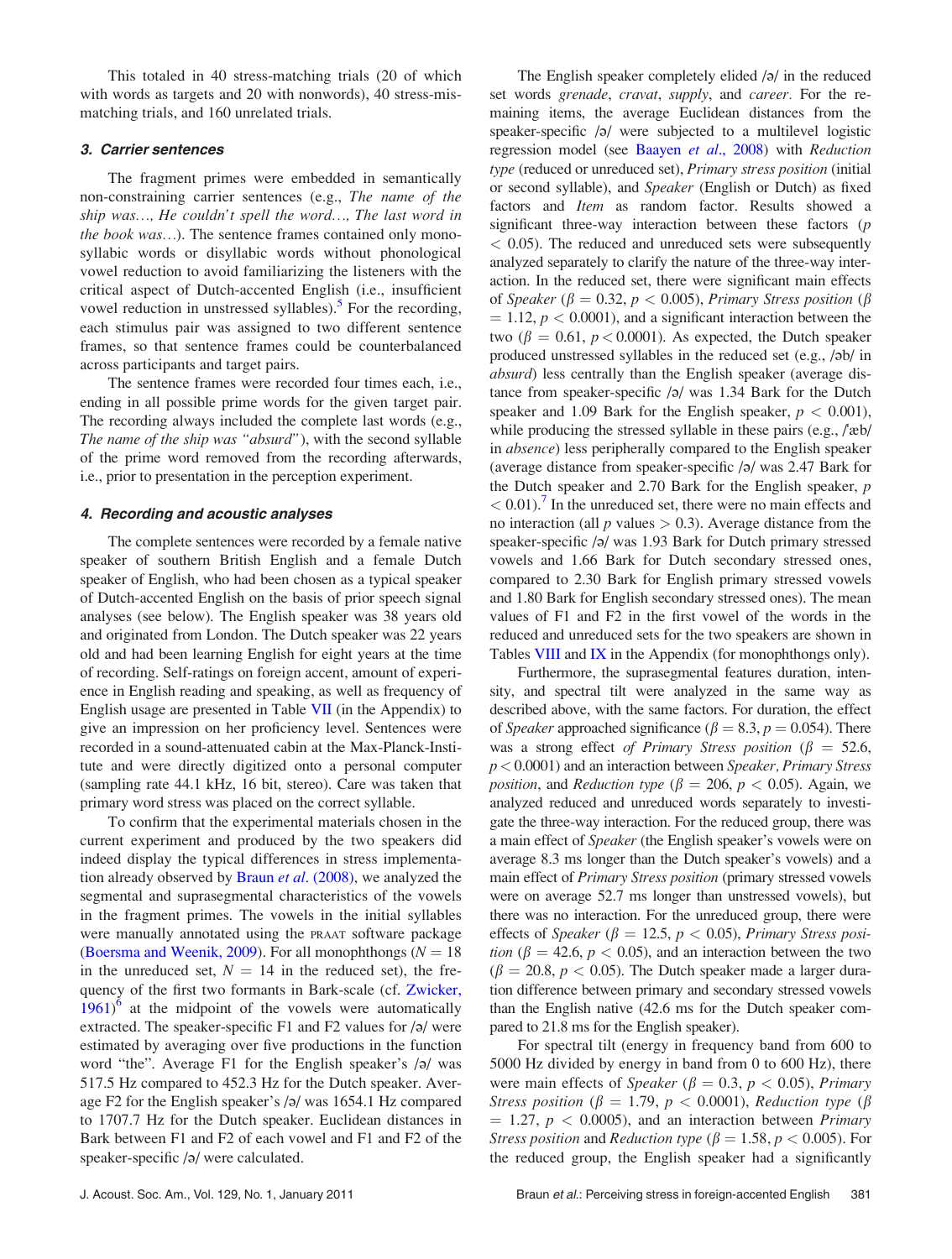steeper spectral tilt than the Dutch speaker ( $\beta = 0.4$ , p. < 0.005) and unstressed vowels had a significantly steeper tilt than stressed vowels ( $\beta = 1.75$ ,  $p < 0.0001$ ). For the unreduced group, there was only an effect of Speaker ( $\beta = 0.3$ , p  $<$  0.05), in the same direction as for the reduced group.

These acoustic analyses replicate the findings of [Braun](#page-12-0) et al[. \(2008\)](#page-12-0). With respect to suprasegmental stress cues, the Dutch speaker is comparable (in terms of spectral tilt) or even more pronounced (in terms of duration) than the English speaker in marking the different stress levels. With respect to vowel quality, the Dutch speaker does not differ from the English speaker in signaling the contrast between English primary and secondary stress (words in the unreduced set). In contrast, in the reduced set, stressed vowels are less peripheral in Dutch-accented English and unstressed vowels are less centralized than in native English.

## C. Procedure

Participants were tested one-by-one in a quiet room. They were seated in front of a laptop computer with a 14-inch screen and wore headphones, through which auditory stimuli were presented in stereo. They were instructed that they would hear a sentence ending in a word fragment, followed by a letter string presented on the screen. They were asked to indicate as quickly and correctly as possible whether this letter string was an existing English word or not. Right-handed participants pressed the right button on a button box for a "word" response and the left button for a "nonword" response. The button box was reversed for left-handed participants, who received the reverse instruction. There was a practice block of five trials before the experiment proper began.

Each visual target appeared in the middle of the screen at the offset of the prime fragment (white lowercase letters in 72 pt Arial on black background) and remained on screen until the response was given, or until a timeout of 2000 ms had passed. Response latencies were measured in milliseconds relative to the appearance of the visual target. The next trial began after an intertrial interval of 600 ms. There were four blocks of 60 trials each, separated by a pause that the participant could end by pressing a button. The experiment was controlled with NESU (Nijmegen Experiment SetUp).

Prime condition (stress-match, stress-mismatch, control) and member of word pair (initial or final stress) were counterbalanced across participants, resulting in eight parallel lists. Participants were randomly assigned to one of these lists (five participants per list). Each participant saw every target word once (e.g., both absence and absurd) and received one member of each stimulus pair in a related prime condition (stress-match or stress-mismatch) and the other one in the control prime condition. The control primes were "unused" word fragments from the other conditions (i.e., word fragments that did not appear in a stress-match or stress-mismatch condition for the same participant). This way, the same set of primes contributed to the related and unrelated condition, avoiding artifacts due to material selection. The two members of each stimulus pair always occurred in different halves of the experiment and were separated by at least 20 trials. Randomization was restricted such that no more than four word or nonword targets and no more than four segmental-match or mismatch trials occurred in a row, to avoid response preparation effects.

## III. RESULTS

Two participants in the English speaker condition were excluded because of high error rates (more than 25% errors). Furthermore, two items were excluded (in all conditions) because the target had multiple pronunciations (access and polish). Trials with the visual targets brocade, ballast, innings, and oboe were removed because they resulted in more than 35% errors. Furthermore, trials containing prime fragments from the words grenade, cravat, supply, and career were discarded, because, as mentioned above, the vowels in the first syllable were completely elided and therefore did not represent a mismatching prime. Reaction times (RTs) of the remaining trials were log-normalized and 23 trials with log-RTs larger than 7.5 (longer than 1800 ms) were removed as outliers after inspection of the density distribution. This left 5454 data points (85.2% of the overall data) for analysis.

## A. Error analyses

The mean error rate was 2.8%. Correct and incorrect responses were subjected to a binomial logistic regression model (e.g., [Baayen](#page-12-0) et al., 2008) with Condition (stress-match, stress-mismatch, or control), Speaker (English or Dutch), Reduction type (unreduced or reduced set), and Primary stress position of the target as fixed factors, as well as Subject and Target word as crossed random factors. Compared to averaged byitems and by-subjects analyses, mixed-effects modeling is more robust with respect to missing data. Results showed a main effect of Reduction type ( $z = 2.30$ ,  $p < 0.05$ ) and of Condition  $(z = 2.28, p < 0.05)$ , but no interactions (all  $p > 0.3$ ). Participants produced significantly less errors in unreduced set words (1.7%) than in reduced set words (4.1%;  $\beta = -0.88, p < 0.05$ ). Furthermore, there were significantly less errors in stress-match trials (1.7%) than in control (3.1%,  $\beta = -0.60, p < 0.05$ ) and stress-mismatch trials  $(3.3\%, \beta = -0.68, p < 0.05)$ .

#### B. Reaction time analyses

Reaction times for correct responses (5302 data points) were analyzed using a multilevel regression model with Condition (stress-match, stress-mismatch, or control), Speaker (English or Dutch), Reduction type (unreduced or reduced set), and Primary stress position of the target word (initial or second) as fixed factors (and interactions thereof), as well as Subject and Target word as crossed random factors. Furthermore, we included predictors that have previously been shown to affect lexical decision latencies, such as lexical frequency of the visual target, its number of characters, position of the trial in the experiment, log-RT to the preceding filler trial, as well as number and frequency of prime competitors. Predictors that were not significant at  $p < 0.1$  were removed if this did not deteriorate the fit of the model (as estimated by the log-likelihood ratio, a measure of the predictive power of the statistical model). The most parsimonious model was refitted, and data points with residuals larger than 2.5 standard deviations were removed as outliers. Resulting p-values were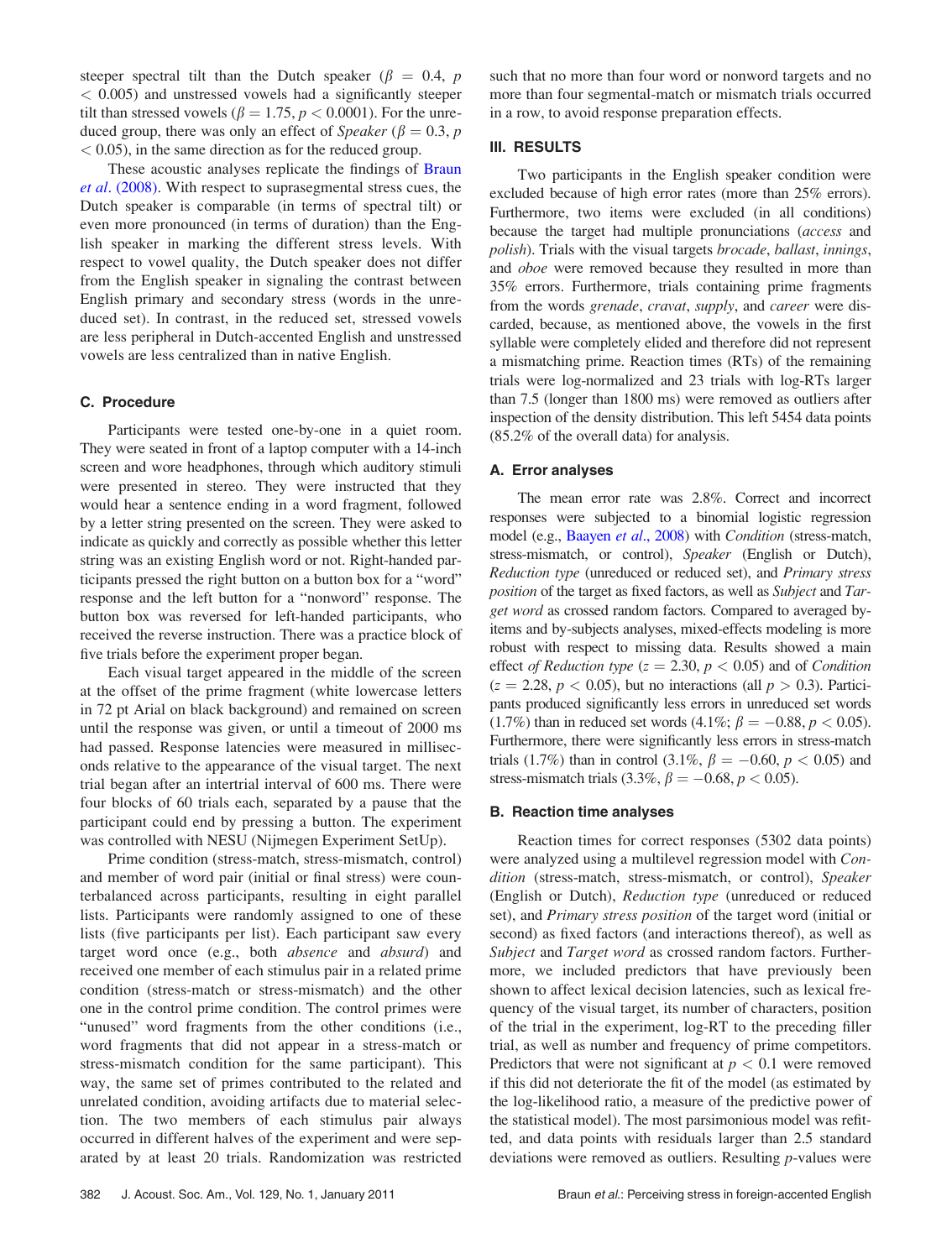

FIG. 1. Mean values and standard errors for trials in the unreduced set, computed for a median trial number of 124, and a mean log-RT to the pre-

estimated as the posterior probability of a Markov Chain Monte Carlo (MCMC) simulation with 10 000 runs.

Following this procedure, we removed number of characters, primary stress position of the visual target, as well as number and frequency of prime competitors from the model. Log-likelihood of the full model was 76.2 compared to 68.6 of the final model  $[\chi^2(15) = 15, p > 0.4]$ .

In addition to expected effects of lexical frequency (the higher the lexical frequency, the faster the responses), position of the trial in the experiment (the earlier the trial, the faster the responses), and log-RT to the preceding filler trial (the faster the reaction time to the preceding filler trial, the faster the response in the actual experimental trial), results showed a significant three-way interaction between Condition, Speaker, and Reduction type  $[F(1,5102) = 3.74, p < 0.05]$ . There were no interactions between the control variables (frequency, position in the experiment, etc.), and the three critical factors (all  $p$  values  $> 0.2$ ). In what follows, we describe separate analyses of the data in the reduced and unreduced set.

For the unreduced set—in which stress cues were primarily suprasegmental in both languages—there was a main effect of *Condition* ( $p < 0.005$ ), but no effect of *Speaker* and no interaction (both  $p > 0.5$ ; see Fig. 1). Responses in the stress-matching condition (6.50 on average which corresponds to  $665 \text{ ms}$ <sup>[8](#page-11-0)</sup> were significantly faster than in the control condition (6.53 on average, i.e., 688 ms,  $p < 0.001$ ). There was, however, no difference in RTs between trials in the stress-mismatching (6.52 on average, i.e., 677 ms) and control conditions ( $p > 0.1$ ) nor in RTs between trials in the stress-matching and the stress-mismatching condition ( $p > 0.1$ ). Additional analyses showed that the same result holds for

TABLE II. Estimates, lower and upper bounds, and p-values based on a MCMC simulation with 1000 runs for trials from the unreduced set. The intercept is based on stress-matching trials.

|                                       | Mean<br>estimate | Lower<br>bound | Upper<br>bound | $p$ (MCMC)  |
|---------------------------------------|------------------|----------------|----------------|-------------|
| Intercept (Stress-match)<br>Condition | 5.5582           | 5.3313         | 5.7965         | 0.0001      |
| (Control)                             | 0.0347           | 0.0147         | 0.0548         | < 0.001     |
| (Stress-mismatch)                     | 0.0181           | $-0.0062$      | 0.0402         | n.s. (0.13) |
| Position in experiment                | $-0.0002$        | $-0.0004$      | $-0.0001$      | 0.0001      |
| Previous log-RT                       | 0.1493           | 0.1151         | 0.1822         | 0.0001      |



FIG. 2. Mean values and standard errors for trials in the reduced set and computed by the statistical model, computed for a median trial number of 124, a mean frequency of 5.5 and a mean log-RT to the preceding trial of 6.66 for the Dutch speaker and 6.60 for the English speaker.

the two speakers individually. The estimates of the MCMC sampling, the upper and lower bounds, as well as the  $p$ -values are summarized in Table II.

For the *reduced* set—in which stress cues differed across speaker—there was an interaction between Condition and Speaker, see Fig. 2. When the primes were produced by a native English speaker, RTs to stress-matching trials (6.54 on average, corresponding to  $693 \text{ ms}$ <sup>9</sup> were over 50 ms shorter than RTs to both control (6.61 on average, corresponding to 743 ms,  $p < 0.01$ ) and stress-mismatching trials (6.54 on average, corresponding to 747 ms,  $p < 0.01$ ), while RTs in stressmismatching and control trials did not differ from each other  $(p > 0.6)$ . However, when the primes were produced by a Dutch speaker of English, there was no difference between stress-matching, stress-mismatching, and control trials (6.60 on average, i.e., 734 ms,  $p > 0.4$ ; stress-match: 6.59 or 726.7 ms, stress-mismatch: 6.61 or 741.5 ms, control: 6.60 or 736.6 ms). The mean estimates of the MCMC sampling, the upper and lower bounds, as well as p-values for significant predictors and interactions are shown in Table III. Note that for this subset also there was no effect of stress position of the target word ( $p > 0.5$ ) and no interactions with it ( $p > 0.4$ ). Loglikelihood of the model including target word stress was

TABLE III. Estimates, lower and upper bounds, and p-values based on a MCMC simulation with 1000 runs for trials from the reduced set. The intercept is based on stress-matching trials from the Dutch speaker.

|                                                 | Mean<br>estimate | Lower<br>bound | Upper<br>bound | $p$ (MCMC) |
|-------------------------------------------------|------------------|----------------|----------------|------------|
| Intercept                                       | 5.5935           | 5.3177         | 5.8538         | < 0.0001   |
| (Stress-match, Dutch)                           |                  |                |                |            |
| Condition                                       |                  |                |                |            |
| (Control)                                       | 0.0141           | $-0.0186$      | 0.0603         | n.s. (0.4) |
| (Stress-mismatch)                               | 0.0204           | $-0.0185$      | 0.0603         | n.s. (0.3) |
| Speaker (English)                               | $-0.0414$        | $-0.1078$      | 0.0243         | n.s. (0.3) |
| Frequency                                       | $-0.0109$        | $-0.0198$      | $-0.0022$      | < 0.05     |
| Position in experiment                          | $-0.0002$        | $-0.0004$      | $-0.0001$      | < 0.005    |
| Previous log-RT                                 | 0.1540           | 0.1170         | 0.1926         | < 0.0001   |
| Condition*speaker<br>(control, English)         | 0.0540           | 0.0071         | 0.1001         | < 0.05     |
| Condition*speaker<br>(stress-mismatch, English) | 0.0536           | $-0.0023$      | 0.1083         | < 0.05     |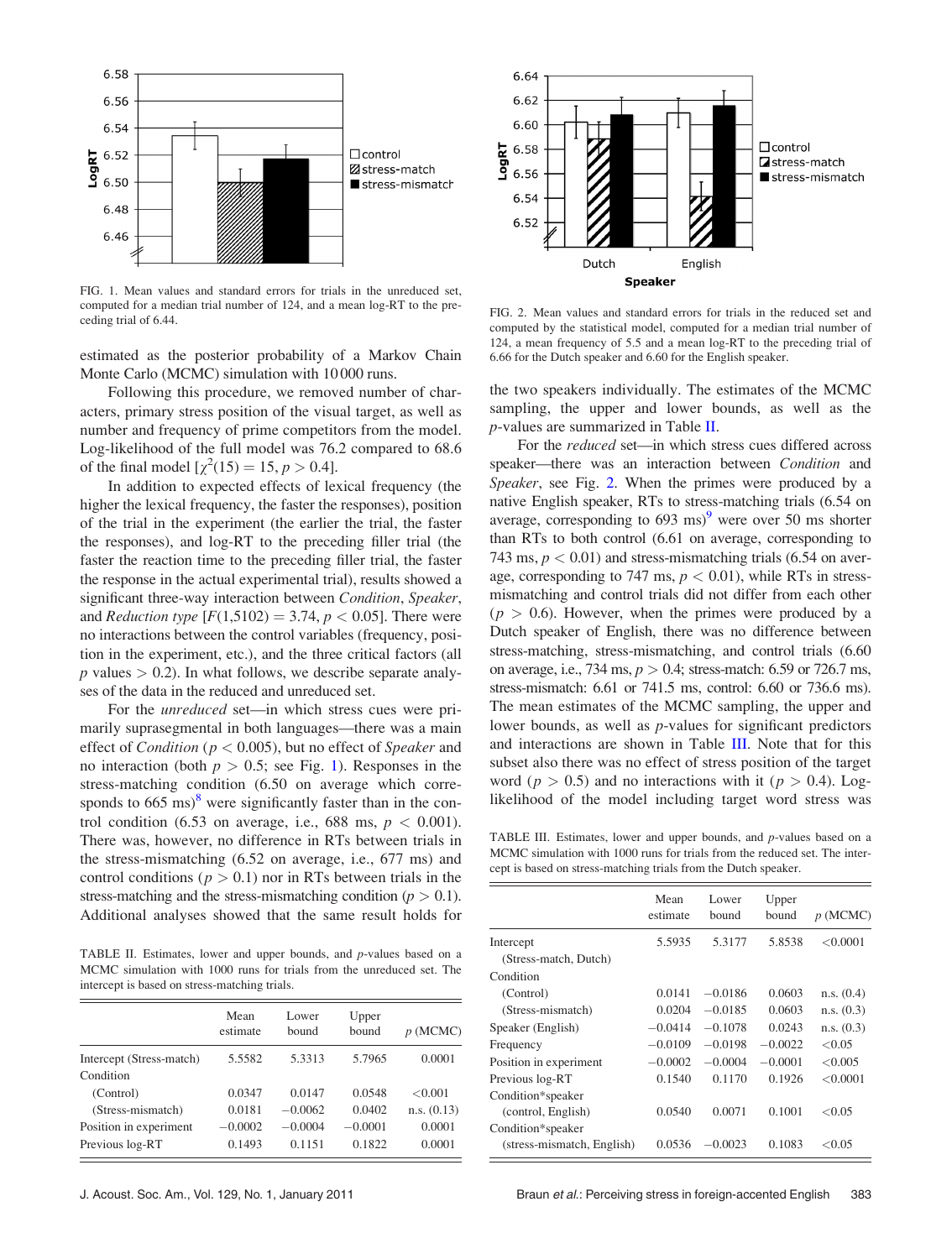42.8 compared to 43.6 in the simpler model reported here  $[\chi^2(6) = 1.6, p > 0.9].$ 

## IV. CONCLUSIONS

The current study investigated factors contributing to the difficulty in understanding foreign-accented speech. Specifically, we examined the influence of improper phonetic stress implementation by nonnative speakers (i.e., when word stress is produced on the correct syllable but by the wrong acoustic means), while controlling for other more general effects of nonnative accent. Rather than investigating whether a foreign accent can be detected or how strongly it is perceived, this is one of the first studies to provide a direct examination of the extent to which a specific aspect of a foreign accent hampers speech perception.

Our results show that recognition of foreign-accented words by native English speakers suffers considerably when word stress is not implemented in an "English" way (i.e., by means of vowel quality). Unsurprisingly, a significant priming effect (i.e., shorter latencies to stress-matching compared to control primes) was found when the primes were produced by a native English speaker. Thus, the auditory matching prime preactivated the respective target and speeded up the subsequent processing of its printed form. However, when the primes were produced by a Dutch speaker of English, a significant priming effect was not found in the critical reduced set. That is, hearing the first syllable from words like absurd pronounced by a Dutch speaker did not aid the subsequent processing of absurd as a target. Significant priming of stressmatching primes pronounced by the Dutch speaker was only found in the unreduced set (e.g., campaign, comparing secondary stress vs primary stress), where differences in word stress were produced largely similarly across the two speakers. This replicates earlier findings that vowel quality is an important perceptual cue to the distinction between primary stressed and unstressed vowels in English (e.g., [Cooper](#page-12-0) et al., 2002).

For the unreduced set, as with the primes produced by English speakers, the results point to a graded priming effect with shorter latencies to stress-matching primes compared to stress-mismatching primes, which in turn had shorter latencies than the unrelated primes (replicating the findings of [Cooper](#page-12-0) et al[., 2002](#page-12-0)). This suggests that suprasegmental information is also used to some extent in on-line speech recognition.

In summary, our results show that native English listeners had difficulties only with the Dutch way of producing English unstressed and primary stressed vowels (the reduced set), but not with the Dutch way of signaling English primary and secondary stress (the unreduced set). This suggests that Dutchaccented English was not harder to understand than native English in general, but only when the language-specific implementation of lexical stress differed across languages. While some previous studies report that native speakers of English are much more sensitive to segmental than to suprasegmental stress cues (e.g., [Cutler and Clifton, 1984](#page-12-0); Fear et al[., 1995](#page-12-0)), this study is the first to show that English listeners are ham-pered by the absence of segmental cues to lexical stress.<sup>[10](#page-12-0)</sup> Clearly, the suprasegmental cues to word stress (duration, spectral tilt), which were used by the Dutch speaker to the same or even to a larger degree than by the native speaker, could not override the effect of vowel quality. Hence, these results suggest that spectral information is indeed vital for the perceptual distinction between unstressed and primary stressed vowels.

Since the latter conclusion stems from the difference in the priming effect between reduced and unreduced words, we now consider the direction of effects in the reduced set in more detail. Overall, we found that English listeners were hampered by the Dutch way of implementing stress in words in the reduced set. Notably, recognition of words with stress on the second syllable was equally affected as that of words with stress on the first syllable, i.e., absurd as well as absence. This suggests that Dutch speakers' insufficient reduction to  $\sqrt{2}$ is as harmful as an improper quality in the full vowel. This symmetry in effects is surprising, given that the English  $\sqrt{a}$  is often described as spectrally very variable (e.g., [Koopmans](#page-12-0)[van Beinum, 1994](#page-12-0); [Flemming and Johnson, 2007\)](#page-12-0), and even as a speech sound without a specific articulatory target (e.g., [Browman and Goldstein, 1992\)](#page-12-0) that is frequently and strongly assimilated to its consonantal and vocalic context [see [Barry](#page-12-0) [\(1998\),](#page-12-0) among others, for a target undershoot account of  $\sqrt{a}$ . Despite its lack of articulatory and acoustic specificity, the English /ə/ appears to have a very specific *auditory* mental representation. As a consequence, a Dutch speaker's slightly centralized—but not fully /@/-like—unstressed vowel failed to activate words with unstressed syllables in English, despite its pronounced suprasegmental reduction.

As stated in the Introduction, another vowel occurring in unstressed syllables is  $/I$ . Unlike  $\sqrt{9}$ , it preserves a full vowel quality and hence assumes a hybrid status in English (as it can occur in both stressed and unstressed syllables). In the current study, we focused on vowel quality differences and therefore included syllables containing the vowel  $\pi$  (e.g., *differ-define*) in the unreduced set. Future research will have to show if this vowel behaves differently than genuine full vowels.

Other than the Dutch speakers' production of vowel quality, English natives did not have greater difficulties understanding Dutch-accented English, relative to English produced by a native English speaker. This was surprising, since the speaker had a strong foreign accent (most easily recognizable in devoicing of voiced fricatives, incorrect tharticulation, and devoicing of final obstruents), despite being highly proficient in English. One explanation for this finding is that the other (segmental, rhythmic, intonational) characteristics of our speaker's nonnative accent do not seem to be as relevant for English listeners as vowel quality. Alternatively, it is possible that listeners used the preceding utterance context to tune into the characteristics of the Dutch speaker, i.e., segmental and rhythmic features (but recall that the carrier sentences did not contain reduced words, thereby preventing prior familiarization with the critical feature of vowel reduction). Taken together, the results of the current study suggest that one of the difficulties English listeners have in understanding Dutch-accented English concerns the Dutch use of schwa in implementing stress contrasts.

The findings, therefore, have important implications for the representation of stress information by English listeners and Dutch speakers of English. The English unstressed syllables we tested appear to be stored with the neutral vowel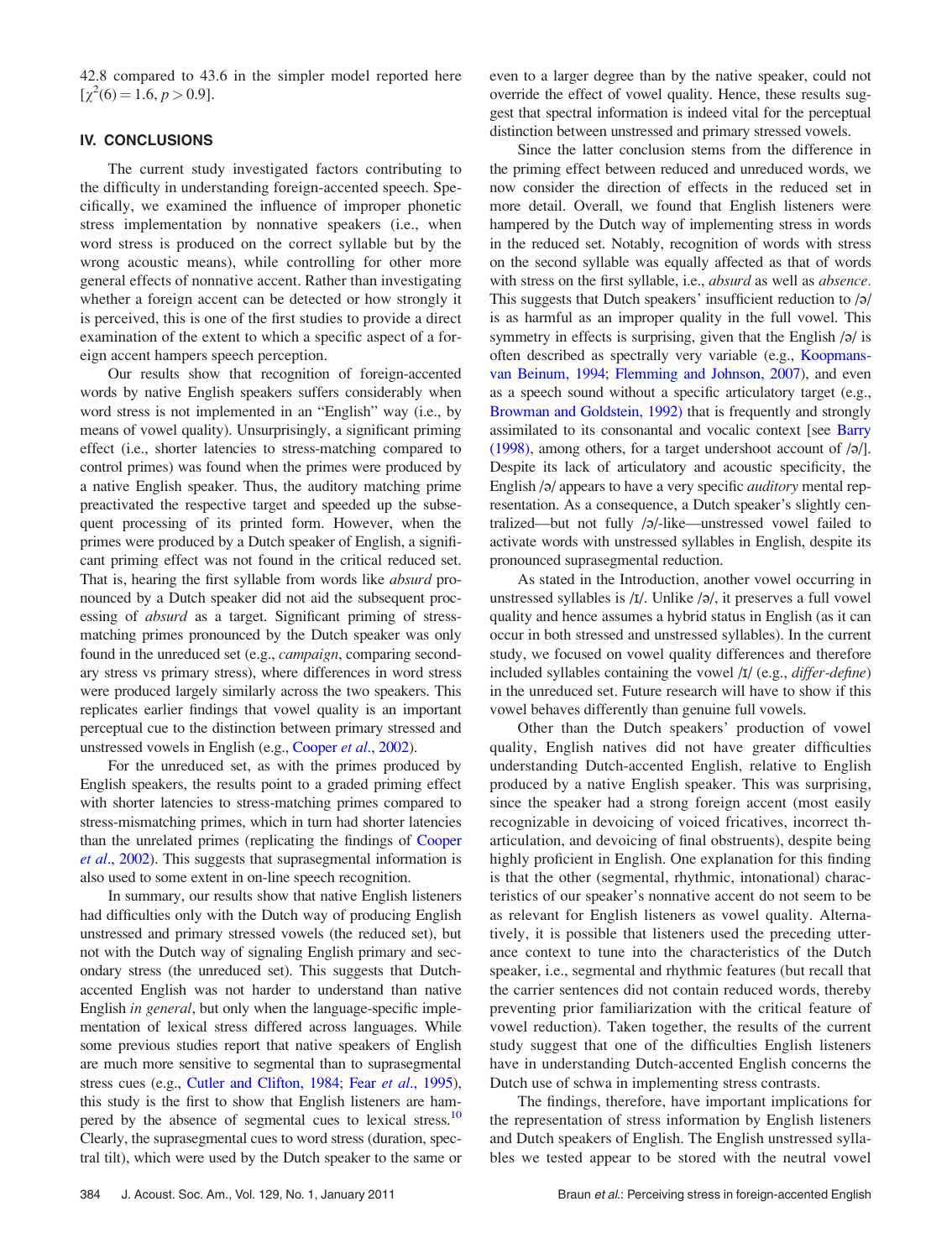<span id="page-10-0"></span>schwa. As a consequence, English listeners fail to recognize unstressed syllables that are not produced with this vowel (in the same way as they fail to recognize stressed vowels with an improper vowel quality) which will lead to a mismatch. Future research will have to address the difference between unstressed reduced and unstressed unreduced vowels (here grouped with secondary stressed syllables), especially when these do not differ in syllable weight. The mental representations seem to be different for Dutch speakers of English. Insufficient spectral reduction of this word-initial vowel in Dutch-accented English suggests that it is represented as a full vowel, which is then slightly reduced in unstressed positions, just as unstressed Dutch vowels are.

The present study shows, therefore, that language-specific stress implementation is an important factor in determining the intelligibility of foreign-accented speech. Conceivably, the reported difficulties in understanding foreign-accented speech generalize to other nonnative speaker groups whose native language does not make use of phonological vowel reduction such as German or French [\(Delattre, 1969\)](#page-12-0). In practical terms, our results suggest that teaching English as a second language should lay special emphasis on the English way of implementing stress (in particular, the fact that unstressed vowels are reduced to schwa).

### ACKNOWLEDGMENTS

Parts of this research were conducted while K.L. was at the Max-Planck-Institute for Psycholinguistics in Nijmegen. We thank the two anonymous reviewers for valuable comments on an earlier version, which helped us to improve the manuscript.

## APPENDIX: MATERIALS, RATINGS, AND ACOUSTIC MEASURES

TABLE IV. Materials in the reduced set.

| Primary stress<br>on first syllable | Phonemic IPA<br>transcription                 | <b>Unstressed</b><br>first syllable | Phonemic IPA<br>transcription                  |
|-------------------------------------|-----------------------------------------------|-------------------------------------|------------------------------------------------|
| absence                             | $\sqrt{ab}$ sans/                             | absurd                              | $/ab$ sxd/                                     |
| access                              | $/\text{æk}$ sas/                             | accept                              | /ək.'s Ept/                                    |
| advent                              | /ˈæd.vənt/                                    | advance                             | $/$ ad. $\overline{\ }$ va $\overline{\ }$ ns/ |
| apple                               | $\sqrt{2e}$ .pt/                              | applause                            | (a, 'p12z)                                     |
| ballast                             | $l$ bæ.ləst $l$                               | balloon                             | $/$ ha. $'$ lu $:n/$                           |
| carriage                            | /kæ.rIdʒ/                                     | career                              | $/ka$ 'rīaJ $/$                                |
| compound                            | /kompaond/                                    | complaint                           | /kəm.'pleInt/                                  |
| convent                             | $\sqrt{k}$ Cn.vant/                           | convey                              | $/kon$ ver/                                    |
| craven                              | $\ell$ kret.van $\ell$                        | cravat                              | /kra.'væt/                                     |
| fatal                               | $\sqrt{\text{feI}.t}$                         | fatigue                             | /fəˈtiːg/                                      |
| gallop                              | $\frac{1}{2}$ gæ.ləp/                         | gazelle                             | $\gamma$ gə.'zε $\pm$                          |
| granny                              | $\sqrt{grx}$ , nI                             | grenade                             | $\gamma$ grə.'ne <b>I</b> d                    |
| matter                              | $\theta$ mæ.t $\partial$                      | mature                              | /mə.ˈtjʊəɹ/                                    |
| polish                              | / $\ln$ Cq $\ell$                             | polite                              | / $p$ ə. la $p$                                |
| proper                              | $/$ pro.pa $/$                                | propose                             | /pra.'poUz/                                    |
| racket                              | $\pi$ <sub>r</sub> $\mathbf{r}$ . k <b>It</b> | raccoon                             | $\pi$ kutn/                                    |
| substance                           | $\sqrt{\text{s}}$ Ab.stans/                   | subscribe                           | /səb. skratb/                                  |
| supper                              | /'s∧.pa√                                      | supply                              | /sə. pla <b>I</b> /                            |
| tonic                               | /tɔ.,nɪk/                                     | tonight                             | $/t\varphi$ , 'naIt $/$                        |
| trapper                             | /træ.pa/                                      | trapeze                             | /tra.'piːz/                                    |

IPA, International Phonetics Association.

TABLE V. Materials in the unreduced set. Secondary stress marks in the IPA transcription of the last column are set in brackets to indicate that this annotation reflects our terminological decision to group spectrally unreduced syllables with secondary stressed ones.

| Primary stress<br>on first syllable | Phonemic IPA<br>transcription   | Secondary stress<br>on first syllable | Phonemic IPA<br>transcription        |
|-------------------------------------|---------------------------------|---------------------------------------|--------------------------------------|
| archives                            | /ˈɑː. kaɪvz/                    | arcade                                | $\sqrt{a}$ .'keId/                   |
| booking                             | $\theta$ bu.kɪŋ/                | bouquet                               | $\sqrt{b}$ U.'keI/                   |
| broker                              | $/$ bro $U$ .k $\partial$       | brocade                               | brou.'keId/                          |
| campus                              | /'kæm.pəs/                      | campaign                              | $\sqrt{\omega}$ kæm.'peIn/           |
| sicken                              | $\sqrt{\text{ST.kon}}$          | cigar                                 | $\sqrt{S}$ st.'ga: $1/$              |
| differ                              | $d$ <b>I</b> .fa $\sqrt{d}$     | define                                | $\sqrt{d}$ <b>I</b> . fa <b>I</b> n/ |
| discount                            | /'dɪs.,kaʊnt/                   | discard                               | $\sqrt{d}$ Is.'kaːd/                 |
| diver                               | $\theta$ dan.və $\theta$        | diverse                               | $\sin'$ v3s/                         |
| donor                               | $/$ do <b>U</b> -na $\sqrt$     | donate                                | $\sqrt{0}$ do $U \cdot$ neIt/        |
| humor                               | /ˈhjuː.mə/                      | humane                                | $/$ hjuː 'meɪn/                      |
| image                               | $\sqrt{T}$ .mIt $\int$          | immense                               | $\sqrt{\mathbf{r}}$ . mEns/          |
| index                               | /'In. <sub>d</sub> εks/         | induce                                | /tn. djuts/                          |
| innings                             | $T$ .nɪŋs/                      | inert                                 | $\sqrt{\mathbf{u}}$ . 'n s t/        |
| mainly                              | $\sqrt{\text{mem.}}\mathbf{I}$  | maintain                              | $/$ meIn. teIn/                      |
| oboe                                | /'oʊ.,boʊ/                      | obese                                 | $\omega$ <sup>'</sup> bits/          |
| ordered                             | $\lambda$ beb. Le $\mathsf{c}'$ | ordeal                                | $\lambda$ izib'.<br>Lec              |
| pretty                              | $/$ pr <b>I</b> .t <b>I</b> $/$ | pretend                               | $\sqrt{p}$ pri.'t End/               |
| robot                               | $/$ ro $U,$ b $U$               | robust                                | $\sqrt{2}$ rou. bast/                |
| rooted                              | $\ln \frac{1}{d}$               | routine                               | $\sqrt{\omega}$ ru. tiːn/            |
| transit                             | /ˈtræn.zɪt/                     | transcend                             | $/$ træn.'s End/                     |

TABLE VI. Lexical characteristics of the materials: Mean lemma frequency in occurrences per million (o.p.m), number of cohorts competitors based on first syllable, summed frequency of cohort group, and number of characters. Standard deviations in brackets.

| Primary<br>stress<br>position | Mean<br>frequency<br>in o.p.m. | Number of<br>cohort<br>competitors<br>for the<br>first syllable | Summed<br>cohort<br>frequency<br>in o.p.m. | Number of<br>characters |
|-------------------------------|--------------------------------|-----------------------------------------------------------------|--------------------------------------------|-------------------------|
| Reduced set                   |                                |                                                                 |                                            |                         |
| First                         | 30.6                           | 128.7                                                           | 14 103                                     | 6.85                    |
| Syllable                      | (31.8)                         | (270.6)                                                         | (12029)                                    | (0.93)                  |
| Second                        | 42.2                           | 187.4                                                           | 30751                                      | 6.50                    |
| Syllable                      | (52.1)                         | (143.3)                                                         | (66413)                                    | (1.05)                  |
| Unreduced set                 |                                |                                                                 |                                            |                         |
| First                         | 27.4                           | 121.0                                                           | 34 0 20                                    | 5.95                    |
| Syllable                      | (38.8)                         | (152.8)                                                         | (99631)                                    | (1.05)                  |
| Second                        | 26.7                           | 132.2                                                           | 16404                                      | 6.65                    |
| Syllable                      | (31.0)                         | (236.2)                                                         | (3316)                                     | (0.99)                  |

TABLE VII. Self-ratings of the Dutch speaker with respect to her experience with English.

|                                           | Ratings (1 very low/little;<br>7, very high/strong) |
|-------------------------------------------|-----------------------------------------------------|
| Frequency of reading English              | 5                                                   |
| Frequency of speaking English             | 2                                                   |
| Frequency of English TV/radio usage       | 5                                                   |
| Self rating of foreign accent             | 3                                                   |
| Amount of experience with reading English | 6                                                   |
| Amount of experience writing English      | 6                                                   |
| Amount of experience speaking English     | 5                                                   |
|                                           |                                                     |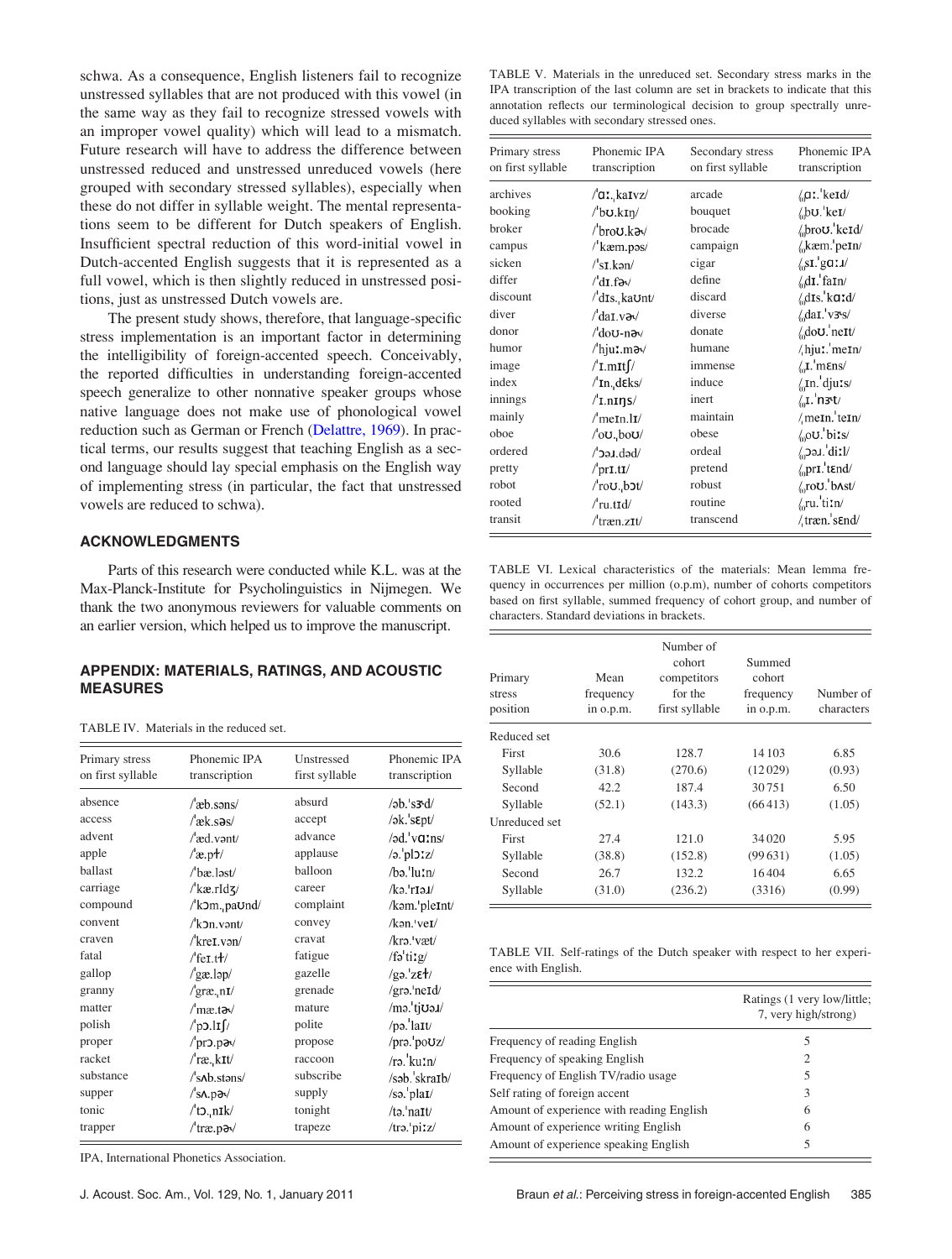<span id="page-11-0"></span>TABLE VIII. Mean F1 and F2 values for each initial monophthong for each speaker in the reduced set.

|                                     |            | Dutch      |            | English    |                              |            | Dutch      |            | English    |
|-------------------------------------|------------|------------|------------|------------|------------------------------|------------|------------|------------|------------|
| Primary stress<br>on first syllable | F1<br>(Hz) | F2<br>(Hz) | F1<br>(Hz) | F2<br>(Hz) | Unstressed<br>first syllable | F1<br>(Hz) | F2<br>(Hz) | F1<br>(Hz) | F2<br>(Hz) |
| absence                             | 777        | 1810       | 932        | 1555       | absurd                       | 616        | 1721       | 481        | 1496       |
| access                              | 742        | 1896       | 935        | 1554       | accept                       | 562        | 1865       | 581        | 1809       |
| advent                              | 742        | 1830       | 848        | 1643       | advance                      | 623        | 1695       | 434        | 1878       |
| apple                               | 816        | 1828       | 735        | 1315       | applause                     | 615        | 1534       | 475        | 1650       |
| ballast                             | 742        | 1778       | 870        | 1398       | balloon                      | 453        | 1517       | 532        | 1575       |
| carriage                            | 628        | 1842       | 788        | 1387       | career                       | 419        | 1842       |            |            |
| compound                            | 652        | 1136       | 612        | 934        | complaint                    | 344        | 1099       | 334        | 1389       |
| convent                             | 683        | 1177       | 693        | 1096       | convey                       | 498        | 1270       | 399        | 1518       |
| craven                              |            |            |            |            | cravat                       |            |            |            |            |
| fatal                               |            |            |            |            | fatigue                      |            |            |            |            |
| gallop                              | 773        | 1791       | 841        | 1655       | gazelle                      | 440        | 1890       | 425        | 1866       |
| granny                              | 673        | 1741       | 762        | 1305       | grenade                      | 442        | 1649       |            |            |
| matter                              | 720        | 1766       | 634        | 1480       | mature                       | 404        | 1871       | 409        | 1732       |
| polish                              | 714        | 1188       | 642        | 1069       | polite                       | 608        | 1393       | 564        | 1554       |
| proper                              | 675        | 1259       | 605        | 1046       | propose                      | 444        | 1260       | 396        | 1426       |
| racket                              | 705        | 1701       | 908        | 1478       | raccoon                      | 561        | 1556       | 453        | 1199       |
| substance                           | 612        | 1364       | 663        | 1304       | subscribe                    | 411        | 1457       | 475        | 1669       |
| supper                              | 647        | 1367       | 730        | 1401       | supply                       | 395        | 1431       |            |            |
| tonic                               | 745        | 1268       | 506        | 994        | tonight                      | 405        | 1818       | 414        | 1794       |
| trapper                             | 690        | 1604       | 860        | 1449       | trapeze                      | 460        | 1523       | 475        | 1539       |

TABLE IX. Mean F1 and F2 values for each initial monophthong for each speaker in the unreduced set.

|                                     | Dutch      |            |            | English    | Secondary                   |            | Dutch      |            | English    |  |
|-------------------------------------|------------|------------|------------|------------|-----------------------------|------------|------------|------------|------------|--|
| Primary stress<br>on first syllable | F1<br>(Hz) | F2<br>(Hz) | F1<br>(Hz) | F2<br>(Hz) | stress on<br>first syllable | F1<br>(Hz) | F2<br>(Hz) | F1<br>(Hz) | F2<br>(Hz) |  |
| archives                            | 740        | 1303       | 708        | 1192       | arcade                      | 701        | 1454       | 685        | 1256       |  |
| booking                             | 454        | 1125       | 451        | 1070       | bouquet                     | 420        | 1157       | 394        | 1566       |  |
| broker                              |            |            |            |            | brocade                     |            |            |            |            |  |
| campus                              | 683        | 1836       | 884        | 1747       | campaign                    | 674        | 1835       | 630        | 1597       |  |
| sicken                              | 457        | 2202       | 470        | 2271       | cigar                       | 427        | 2141       | 435        | 1961       |  |
| differ                              | 468        | 2179       | 457        | 2240       | define                      | 391        | 2046       | 451        | 1692       |  |
| discount                            | 411        | 2228       | 405        | 1968       | discard                     | 416        | 1888       | 378        | 2015       |  |
| diver                               |            |            |            |            | diverse                     |            |            |            |            |  |
| donor                               |            |            |            |            | donate                      |            |            |            |            |  |
| humor                               |            |            |            |            | humane                      |            |            |            |            |  |
| image                               | 445        | 2223       | 450        | 1180       | immense                     | 438        | 2254       | 484        | 2145       |  |
| index                               | 449        | 2174       | 434        | 2275       | induce                      | 418        | 2147       | 403        | 2248       |  |
| innings                             | 493        | 2046       | 452        | 2245       | inert                       | 497        | 2213       | 475        | 2274       |  |
| mainly                              |            |            |            |            | maintain                    |            |            |            |            |  |
| oboe                                |            |            |            |            | obese                       |            |            |            |            |  |
| ordered                             | 568        | 1126       | 421        | 655        | ordeal                      | 590        | 1301       | 397        | 767        |  |
| pretty                              | 479        | 1907       | 463        | 1797       | pretend                     | 399        | 2020       | 377        | 1815       |  |
| robot                               |            |            |            |            | robust                      |            |            |            |            |  |
| rooted                              | 401        | 1385       | 413        | 1826       | routine                     | 418        | 1775       | 382        | 1783       |  |
| transit                             | 662        | 1800       | 598        | 1699       | transcend                   | 631        | 1653       | 584        | 1745       |  |

<sup>1</sup>This distinction between secondary stress in the second vowel of gymnast and an unstressed vowel in tempest is dependent on phonological theory and has not yet been tested empirically.

<sup>2</sup>In this paper, we are mostly concerned with unstressed syllables produced with the central vowel  $\sqrt{a}$  in English and not with those produced with  $\sqrt{I}$ . Therefore, weak syllables with /I/ will be treated as secondary stressed here, simply because they maintain a vowel quality other than schwa.

 $3$ Visual targets are highlighted with capitals in the text but were *not* shown with capitals during the experiment.

<sup>4</sup>The pair "granny-grenade" does not fulfill this constraint, but was later excluded for other reasons.

<sup>5</sup>The use of cliticized words such as *couldn't* is not critical, as an elided schwa does not give away how Dutch speakers implement phonological vowel reduction in English.

 ${}^{6}F1$  bark =  $(26.81 * F1 \text{ Hz})/(1960 + F1 \text{ Hz}) - 0.53$ .<br><sup>7</sup>The less peripheral productions of English stressed.

The less peripheral productions of English stressed vowels by the Dutch speaker were mainly due to the vowel target /æ/, which is often produced like a  $\sqrt{\epsilon}$  by Dutch speakers.

<sup>8</sup>Mean values are based on the estimates from the statistical model and are calculated for the mean log-RT to the preceding filler trial (6.44) and the median trial number (124).